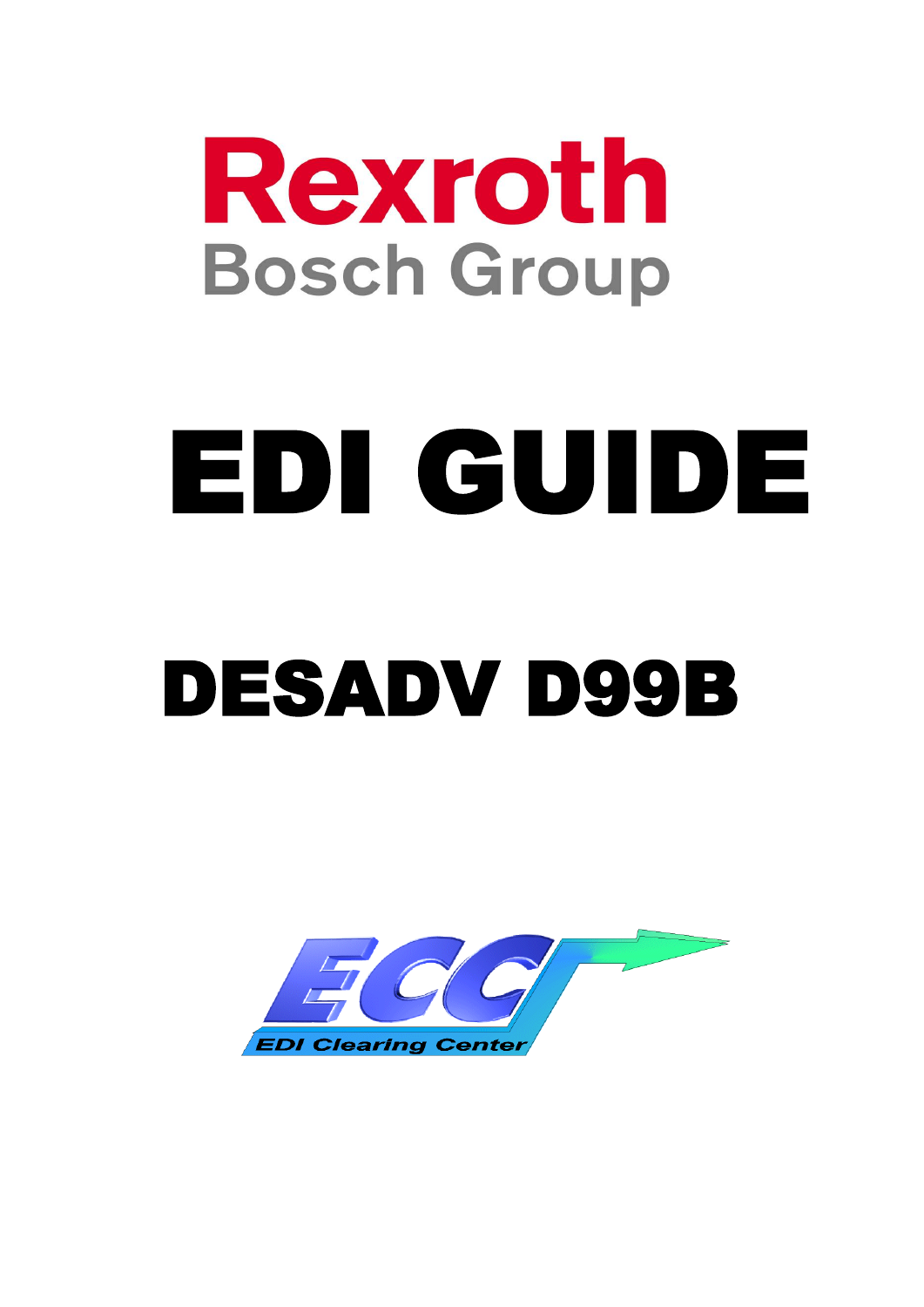



#### **Who should read this document?**

This document is for EDI-administrators who will implement this EDI-guide to be able to receive EDIFACT despatch advices from Bosch Rexroth AG.

#### **Explanation of usage:**

First of all, the usage of each segment has to be considered, so if a segment is mandatory (M), it has to appear in the data file.

It might happen, that a segment itself is optional (O), but the elements wihtin the segment are declared as mandatory. This means, it is not required that the segment is included, but as soon as the segment is in data file, the mandatory fields must be filled.

The same procedure has to be applied to segment groups and segemnts: A segment group can be optional, while the contained segments are mandatory. In this case all mandatory segments of a segment group has to apear in the data file, if you decide to use this segment group.

In case that in a segment describtion is listed more than one segement group, you have to read them from bottom to top. The first segment group is that group which contains the segment. The next segment group above is the segment group which contains the previous segment group.

The request of certain segment groups, segments or fields may differ from the describtion of DESADV D99B like it is distributed from the UNECE. We have changed the request of some elements from optional to mandatory as they are important for our processes.

When a field depends (D) to a special process, information is only needed in such a case and when known.

If you have questions to this guide, send an e-mail to: **SupportSales.EDI@de.bosch.com**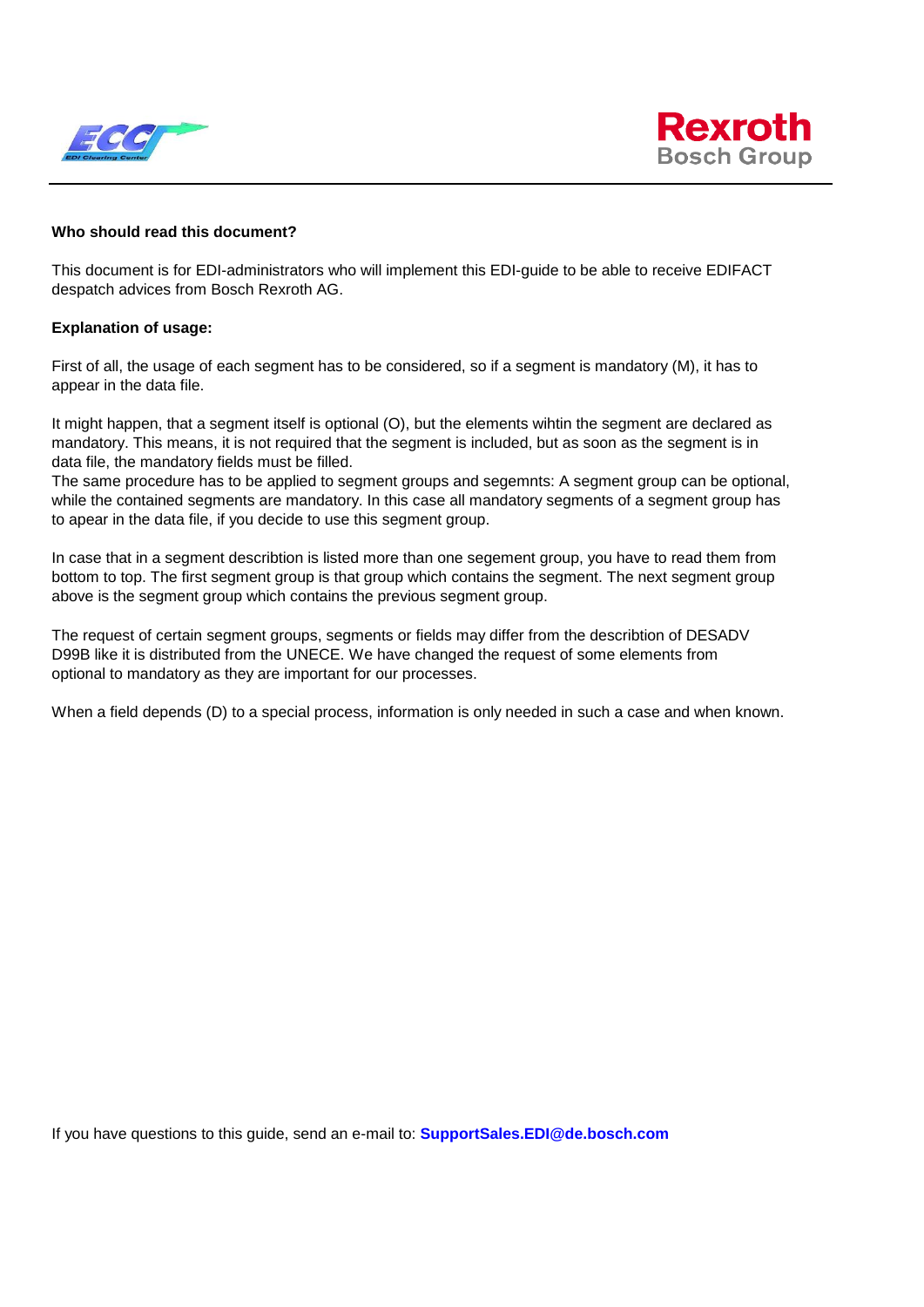



| <b>Segment</b><br><b>UNH</b><br><b>BGM</b><br><b>DTM</b><br><b>ALI</b><br><b>MEA</b><br><b>MOA</b><br><b>CUX</b> | <b>Content</b><br>Message header<br>Beginning of message<br>Date/time/period<br>Additional information<br>Measurements<br>Monetary amount<br>Currencies | M/O<br>M<br>M<br>$\circ$<br>$\circ$<br>$\circ$<br>$\circ$<br>$\circ$ | Length<br>1<br>1<br>10<br>5<br>5<br>5<br>9 |                                                    |                                                                                      |
|------------------------------------------------------------------------------------------------------------------|---------------------------------------------------------------------------------------------------------------------------------------------------------|----------------------------------------------------------------------|--------------------------------------------|----------------------------------------------------|--------------------------------------------------------------------------------------|
| <b>RFF</b><br><b>DTM</b>                                                                                         | Segment group 1<br>Reference<br>Date/time/period                                                                                                        | $\circ$<br>M<br>$\circ$                                              | 10<br>1<br>$\mathbf 1$                     |                                                    | $\mathbf 1$<br>1<br>1                                                                |
| <b>NAD</b><br><b>LOC</b>                                                                                         | Segment group 2<br>Name and address<br>Place/location identification<br>Segment group 3                                                                 | $\circ$<br>M<br>O<br>$\circ$                                         | 99<br>$\mathbf 1$<br>10<br>10              | 3                                                  | $\mathbf{2}$<br>$\overline{c}$<br>$\overline{2}$<br>$\overline{2}$<br>$\overline{2}$ |
| <b>RFF</b><br><b>DTM</b>                                                                                         | Reference<br>Date/time/period                                                                                                                           | M<br>$\circ$                                                         | 1<br>$\mathbf 1$                           | 3<br>3                                             | $\overline{2}$<br>$\overline{2}$<br>$\overline{2}$                                   |
| <b>CTA</b><br><b>COM</b>                                                                                         | Segment group 4<br><b>Contact information</b><br>Communication contact                                                                                  | $\circ$<br>M<br>$\circ$                                              | 10<br>1<br>5                               | 4<br>4<br>$\overline{4}$                           | $\overline{2}$<br>$\overline{2}$<br>$\overline{2}$                                   |
| <b>TOD</b><br>LOC<br><b>FTX</b>                                                                                  | Segment group 5<br>Terms of delivery or transport<br>Place/location identification<br>Free text                                                         | $\circ$<br>M<br>$\circ$<br>$\overline{O}$                            | 10<br>1<br>5<br>5                          |                                                    | 5<br>5<br>5<br>5                                                                     |
| <b>TDT</b><br><b>PCD</b><br><b>TMD</b>                                                                           | Segment group 6<br>Details of transport<br>Percentage details<br>Transport movement details                                                             | $\circ$<br>M<br>$\circ$<br>O                                         | 10<br>1<br>6<br>1                          |                                                    | 6<br>6<br>6<br>6<br>6                                                                |
| <b>LOC</b><br><b>DTM</b>                                                                                         | Segment group 7<br>Place/location identification<br>Date/time/period                                                                                    | $\circ$<br>M<br>$\overline{O}$                                       | 10<br>$\mathbf{1}$<br>10                   | $\overline{7}$<br>$\overline{7}$<br>$\overline{7}$ | 6<br>6<br>$6\phantom{1}6$                                                            |
| <b>EQD</b><br><b>MEA</b><br><b>SEL</b><br><b>EQA</b>                                                             | Segment group 8<br><b>Equipment details</b><br>Measurements<br>Seal number<br>Attached equipment                                                        | $\circ$<br>M<br>$\circ$<br>$\circ$<br>$\circ$                        | 10<br>1<br>5<br>25<br>5                    |                                                    | 8<br>8<br>8<br>8<br>8<br>8                                                           |
| <b>HAN</b><br><b>FTX</b>                                                                                         | Segment group 9<br>Handling instructions<br>Free text                                                                                                   | $\circ$<br>M<br>$\circ$                                              | 10<br>1<br>10                              | 9<br>9<br>$\boldsymbol{9}$                         | $\bf8$<br>$\,$ 8 $\,$<br>$\bf 8$                                                     |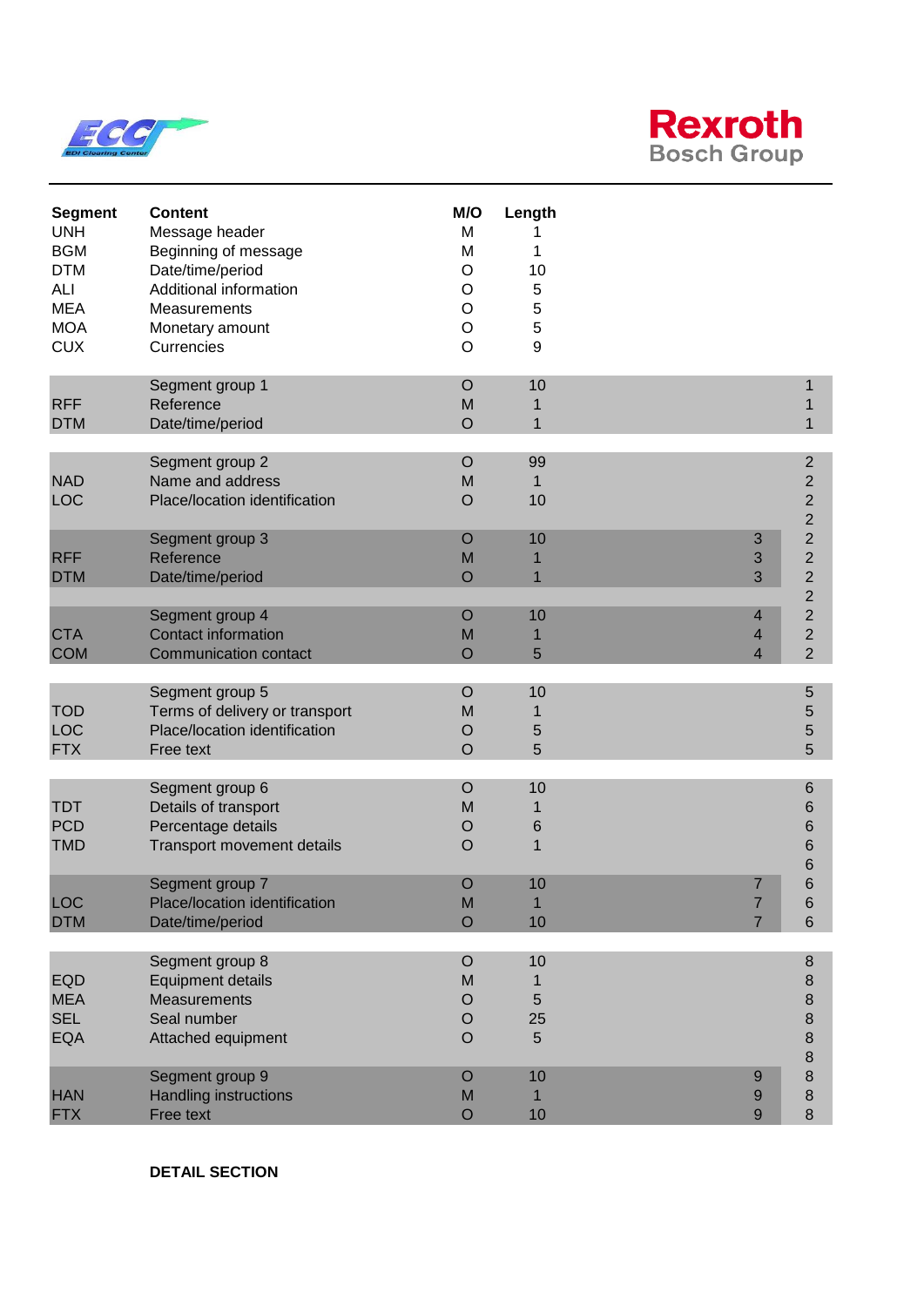| <b>CPS</b><br><b>FTX</b><br>QVR                                                                                                                                                                                       | Segment group 10<br>Consignment packing sequence<br>Free text<br><b>Quantity variances</b>                                                                                                                                                                                                                                                                                                            | $\circ$<br>M<br>$\circ$<br>$\circ$                                                                                                                                                 | 9999<br>5<br>9                                                                                                             |                            |                            |                                                                                                          | 10<br>10<br>10<br>10<br>10                                                                                     |
|-----------------------------------------------------------------------------------------------------------------------------------------------------------------------------------------------------------------------|-------------------------------------------------------------------------------------------------------------------------------------------------------------------------------------------------------------------------------------------------------------------------------------------------------------------------------------------------------------------------------------------------------|------------------------------------------------------------------------------------------------------------------------------------------------------------------------------------|----------------------------------------------------------------------------------------------------------------------------|----------------------------|----------------------------|----------------------------------------------------------------------------------------------------------|----------------------------------------------------------------------------------------------------------------|
| <b>PAC</b><br><b>MEA</b><br>QTY                                                                                                                                                                                       | Segment group 11<br>Package<br><b>Measurements</b><br>Quantity                                                                                                                                                                                                                                                                                                                                        | $\circ$<br>M<br>$\circ$<br>$\circ$                                                                                                                                                 | 9999<br>1<br>10<br>10                                                                                                      |                            |                            | 11<br>11<br>11<br>11<br>11                                                                               | 10<br>10<br>10<br>10<br>10                                                                                     |
| <b>HAN</b><br><b>FTX</b>                                                                                                                                                                                              | Segment group 12<br><b>Handling instructions</b><br>Free text                                                                                                                                                                                                                                                                                                                                         | $\circ$<br>M<br>$\circ$                                                                                                                                                            | 10<br>$\mathbf 1$<br>10                                                                                                    |                            | 12<br>12<br>12             | 11<br>11<br>11<br>11                                                                                     | 10<br>10<br>10<br>10                                                                                           |
| PCI<br><b>RFF</b><br><b>DTM</b>                                                                                                                                                                                       | Segment group 13<br>Package identification<br>Reference<br>Date/time/period                                                                                                                                                                                                                                                                                                                           | $\circ$<br>M<br>$\circ$<br>$\circ$                                                                                                                                                 | 1000<br>1<br>5                                                                                                             |                            | 13<br>13<br>13<br>13<br>13 | 11<br>11<br>11<br>11<br>11                                                                               | 10<br>10<br>10<br>10<br>10                                                                                     |
| <b>GIR</b><br><b>DTM</b>                                                                                                                                                                                              | Segment group 14<br>Related identification number<br>Date/time/period                                                                                                                                                                                                                                                                                                                                 | $\circ$<br>M<br>$\circ$                                                                                                                                                            | 99<br>1<br>5                                                                                                               | 14<br>14<br>14             | 13<br>13<br>13<br>13       | 11<br>11<br>11<br>11                                                                                     | 10<br>10<br>10<br>10                                                                                           |
| <b>GIN</b><br><b>DLM</b>                                                                                                                                                                                              | Segment group 15<br>Goods identity number<br><b>Delivery limitations</b>                                                                                                                                                                                                                                                                                                                              | $\circ$<br>M<br>$\circ$                                                                                                                                                            | 99<br>1<br>10                                                                                                              | 15<br>15<br>15             | 13<br>13<br>13<br>13       | 11<br>11<br>11<br>11                                                                                     | 10<br>10<br>10<br>10                                                                                           |
| <b>COD</b><br><b>MEA</b><br><b>QTY</b><br><b>PCD</b>                                                                                                                                                                  | Segment group 16<br><b>Component details</b><br><b>Measurements</b><br>Quantity<br>Percentage details                                                                                                                                                                                                                                                                                                 | $\circ$<br>M<br>$\circ$<br>$\circ$<br>$\overline{O}$                                                                                                                               | 99<br>1<br>9<br>9<br>9                                                                                                     | 16<br>16<br>16<br>16<br>16 | 13<br>13<br>13<br>13<br>13 | 11<br>11<br>11<br>11<br>11                                                                               | 10<br>10<br>10<br>10<br>10                                                                                     |
| <b>LIN</b><br><b>PIA</b><br><b>IMD</b><br><b>MEA</b><br>QTY<br><b>ALI</b><br><b>GIN</b><br><b>GIR</b><br><b>DLM</b><br><b>DTM</b><br><b>NAD</b><br><b>TDT</b><br><b>TMD</b><br><b>HAN</b><br><b>FTX</b><br><b>MOA</b> | Segment group 17<br>Line item<br>Additional product id<br>Item description<br><b>Measurements</b><br>Quantity<br>Additional information<br>Goods identity number<br>Related identification number<br><b>Delivery limitations</b><br>Date/time/period<br>Name and address<br>Details of transport<br><b>Transport movement details</b><br><b>Handling instructions</b><br>Free text<br>Monetary amount | $\circ$<br>M<br>$\overline{O}$<br>$\circ$<br>$\circ$<br>$\circ$<br>$\circ$<br>O<br>$\circ$<br>$\circ$<br>$\circ$<br>$\circ$<br>$\circ$<br>$\circ$<br>$\circ$<br>$\circ$<br>$\circ$ | 9999<br>1<br>10<br>25<br>10<br>10<br>10<br>100<br>100<br>100<br>$\overline{5}$<br>99<br>1<br>$\mathbf{1}$<br>20<br>99<br>5 |                            |                            | 17<br>17<br>17<br>17<br>17<br>17<br>17<br>17<br>17<br>17<br>17<br>17<br>17<br>17<br>17<br>17<br>17<br>17 | 10<br>10<br>10<br>10<br>10<br>10<br>10<br>10<br>10<br>10<br>10<br>10<br>10<br>10<br>10<br>10<br>10<br>10<br>10 |
| <b>RFF</b><br><b>NAD</b><br><b>CTA</b><br><b>DTM</b>                                                                                                                                                                  | Segment group 18<br>Reference<br>Name and address<br><b>Contact information</b><br>Date/time/period                                                                                                                                                                                                                                                                                                   | O<br>M<br>$\circ$<br>O<br>$\circ$                                                                                                                                                  | 99                                                                                                                         |                            | 18<br>18<br>18<br>18<br>18 | 17<br>17<br>17<br>17<br>17                                                                               | 10<br>10<br>10<br>10<br>10 <sup>1</sup>                                                                        |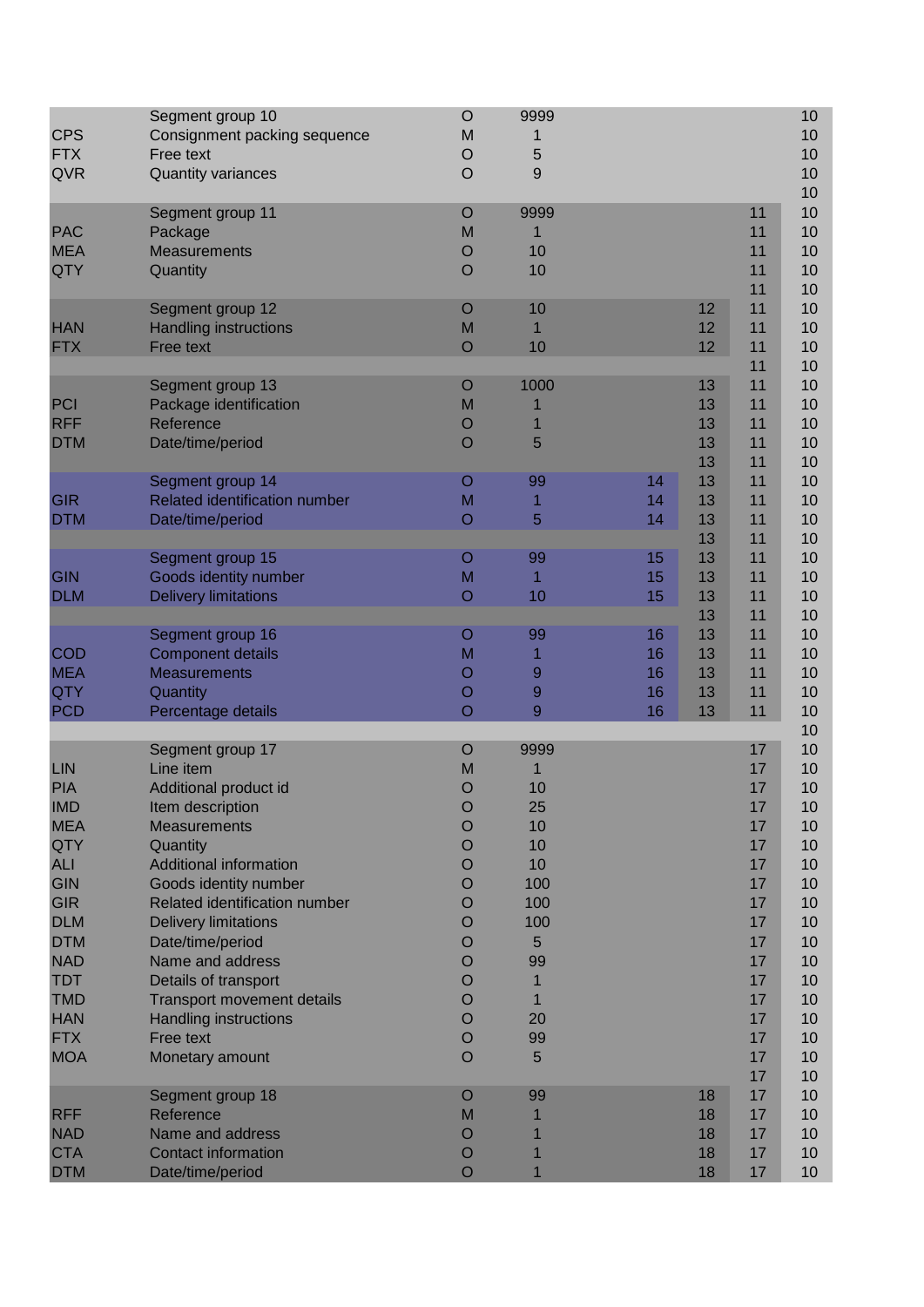|            |                               |                |      |    |    | 17 | 10 |
|------------|-------------------------------|----------------|------|----|----|----|----|
|            | Segment group 19              | $\circ$        | 9999 |    | 19 | 17 | 10 |
| <b>DGS</b> | Dangerous goods               | M              |      |    | 19 | 17 | 10 |
| QTY        | Quantity                      | $\circ$        |      |    | 19 | 17 | 10 |
| <b>FTX</b> | Free text                     | $\overline{O}$ | 5    |    | 19 | 17 | 10 |
|            |                               |                |      |    |    | 17 | 10 |
|            | Segment group 20              | $\circ$        | 100  |    | 20 | 17 | 10 |
| <b>LOC</b> | Place/location identification | M              |      |    | 20 | 17 | 10 |
| <b>NAD</b> | Name and address              | O              |      |    | 20 | 17 | 10 |
| <b>DTM</b> | Date/time/period              | $\circ$        |      |    | 20 | 17 | 10 |
| QTY        | Quantity                      | $\overline{O}$ | 10   |    | 20 | 17 | 10 |
|            |                               |                |      |    |    | 17 | 10 |
|            | Segment group 21              | $\circ$        | 1000 |    | 21 | 17 | 10 |
| <b>SGP</b> | Split goods placement         | M              |      |    | 21 | 17 | 10 |
| QTY        | Quantity                      | $\circ$        | 10   |    | 21 | 17 | 10 |
|            |                               |                |      |    |    | 17 | 10 |
|            | Segment group 22              | $\circ$        | 9999 |    | 22 | 17 | 10 |
| PCI        | Package identification        | M              | 1    |    | 22 | 17 | 10 |
| <b>DTM</b> | Date/time/period              | O              | 5    |    | 22 | 17 | 10 |
| <b>MEA</b> | <b>Measurements</b>           | $\circ$        | 10   |    | 22 | 17 | 10 |
| QTY        | Quantity                      | $\circ$        |      |    | 22 | 17 | 10 |
|            |                               |                |      |    | 22 | 17 | 10 |
|            | Segment group 23              | O              | 10   | 23 | 22 | 17 | 10 |
| <b>GIN</b> | Goods identity number         | M              |      | 23 | 22 | 17 | 10 |
| <b>DLM</b> | <b>Delivery limitations</b>   | $\circ$        | 100  | 23 | 22 | 17 | 10 |
|            |                               |                |      |    | 22 | 17 | 10 |
|            | Segment group 24              | $\circ$        | 10   | 24 | 22 | 17 | 10 |
| <b>HAN</b> | <b>Handling instructions</b>  | M              | 1    | 24 | 22 | 17 | 10 |
| <b>FTX</b> | Free text                     | O              | 5    | 24 | 22 | 17 | 10 |
| <b>GIN</b> | Goods identity number         | $\circ$        | 1000 | 24 | 22 | 17 | 10 |
|            |                               |                |      |    |    | 17 | 10 |
|            | Segment group 25              | $\circ$        | 10   |    | 25 | 17 | 10 |
| QVR        | <b>Quantity variances</b>     | M              |      |    | 25 | 17 | 10 |
| <b>DTM</b> | Date/time/period              | $\overline{O}$ | 5    |    | 25 | 17 | 10 |
|            |                               |                |      |    |    |    |    |

#### **SUMMARY SECTION**

| <b>CNT</b> | Control total   |  |
|------------|-----------------|--|
| UNT        | Message trailer |  |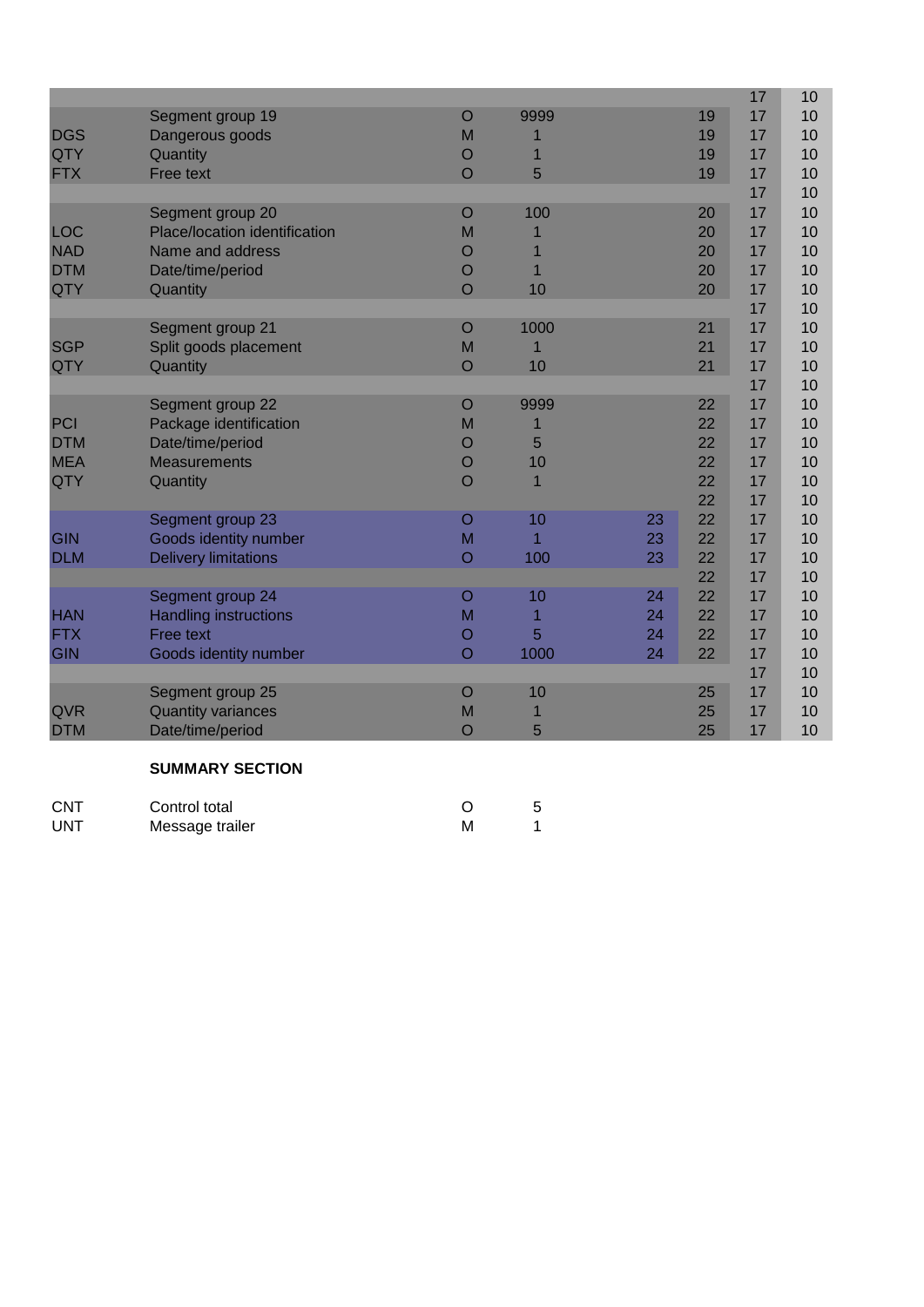



| <b>UNB</b>  | <b>Interchange Header</b>                     | M              | 1                       |            |                                             |
|-------------|-----------------------------------------------|----------------|-------------------------|------------|---------------------------------------------|
| Function    | To start, identify and specify an interchange |                |                         |            |                                             |
| <b>S001</b> | <b>SYNTAX IDENTIFIER</b>                      | $\overline{M}$ | $\overline{\mathbf{1}}$ |            |                                             |
|             | 0001 Syntax identifier                        | $\overline{M}$ |                         | an.4       | <b>UNOC</b>                                 |
|             | 0002 Syntax version number                    | M              |                         | a.1        | 1                                           |
|             |                                               |                |                         |            |                                             |
| <b>S002</b> | <b>INTERCHANGE SENDER</b>                     | M              | 1                       |            |                                             |
|             | 0004 Sender identification                    | M              |                         |            | an35 your sender id                         |
|             | 0007 Partner identification                   | M              |                         | an.4       | your partner id                             |
|             | 0008 Adress for reverse routing               | $\overline{0}$ |                         | an14       |                                             |
|             |                                               |                |                         |            |                                             |
| <b>S003</b> | <b>INTERCHANGE RECIPIENT</b>                  | M              | $\mathbf{1}$            |            |                                             |
|             | 0010 Recipient Identification                 | M              |                         |            | an35 ECCREX                                 |
|             | 0007 Partner identification                   | M              |                         | an4 $ ZZ $ |                                             |
|             | 0014 Routing adress                           | $\circ$        |                         | an.14      |                                             |
|             |                                               |                |                         |            |                                             |
| <b>S004</b> | <b>DATE/TIME OF PREPARATION</b>               | M              | $\overline{1}$          |            |                                             |
| 0017        | Date                                          | M              |                         | n.6        | YYMMDD                                      |
|             | 0019 Time                                     | M              |                         | n.4        | <b>HHMM</b>                                 |
|             |                                               |                |                         |            |                                             |
| 0020        | INTERCHANGE CONTROL REFERENCE                 | M              | $\mathbf{1}$            |            | an14 unique reference assigned by<br>sender |
| <b>S005</b> | <b>RECIPIENTS REFERENCE, PASSWORD</b>         | $\mathbf{o}$   | $\overline{1}$          |            |                                             |
|             | 0022 Recipients reference, password           | $\overline{M}$ |                         |            | an14 as specified                           |
|             | 0025 Recipients reference, password qualifier | $\overline{0}$ |                         | an.2       |                                             |
|             |                                               |                |                         |            |                                             |
| 0026        | <b>APPLICATION REFERENCE</b>                  | $\overline{O}$ | 1                       | an14       |                                             |
|             |                                               |                |                         |            |                                             |
| 0029        | PROCESSING PRIORITY CODE                      | $\overline{O}$ | $\mathbf{1}$            | an.1       |                                             |
|             |                                               |                |                         |            |                                             |
| 0031        | <b>ACKNOWLEDGEMENT REQUEST</b>                | $\overline{O}$ | $\mathbf 1$             | n.1        |                                             |
|             |                                               |                |                         |            |                                             |
|             |                                               |                |                         |            |                                             |
|             |                                               |                |                         |            |                                             |
| 0032        | <b>COMMUNICATIONS AGREEMENT ID</b>            | $\circ$        | 1                       | an35       |                                             |
|             |                                               |                |                         |            |                                             |
| 0035        | <b>TEST INDICATOR</b>                         | $\circ$        | $\mathbf{1}$            | n.1        |                                             |

**Example:** UNB+UNOC:1+123456:AB+ECCREX:ZZ+030905:1058+1024+1024'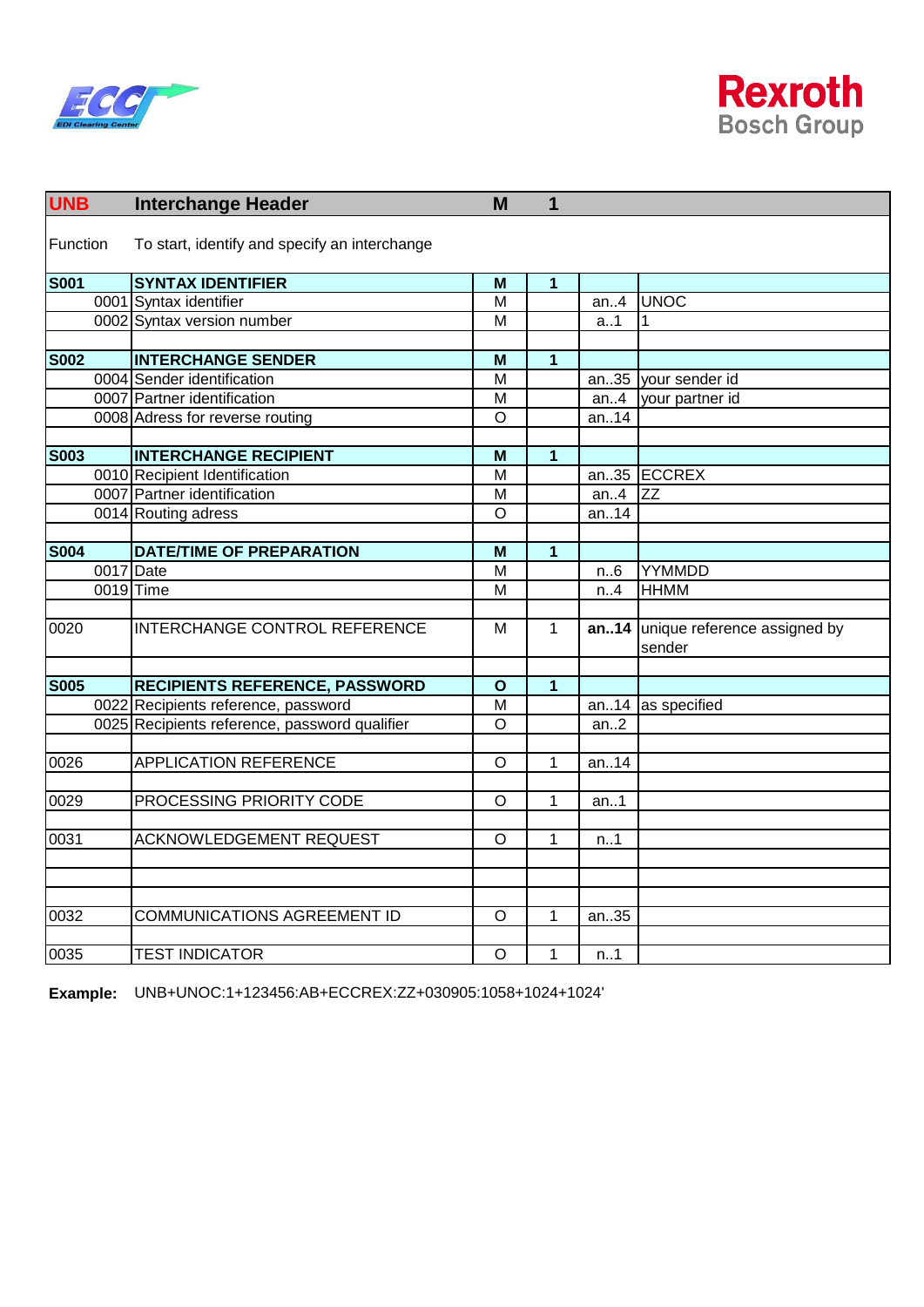

| <b>UNH</b>  | <b>Message header</b>                   | M           |   |      |                                                                      |
|-------------|-----------------------------------------|-------------|---|------|----------------------------------------------------------------------|
| Function:   | To head, identify and specify a message |             |   |      |                                                                      |
| 0062        | <b>MESSAGE REFERENCE NUMBER</b>         | M           |   |      | an14 Contains a unique alphanumerical<br>identification of a message |
|             |                                         |             |   |      |                                                                      |
| <b>S009</b> | <b>MESSAGE IDENTIFIER</b>               | M           | 1 |      |                                                                      |
|             | 0065 Message type                       | м           |   | an.6 | DESADV                                                               |
|             | 0052 Message version number             | M           |   | an.3 | ID                                                                   |
|             | 0054 Message release number             | M           |   | an.3 | 99B                                                                  |
|             | 0051 Controlling agency                 | М           |   | an.2 | <b>JUN</b>                                                           |
|             | 0057 Association assigned code          | O           |   | an.6 |                                                                      |
|             |                                         |             |   |      |                                                                      |
| 0068        | <b>COMMON ACCESS REFERENCE</b>          | O           |   | an35 |                                                                      |
|             |                                         |             |   |      |                                                                      |
| <b>S010</b> | <b>STATUS OF THE TRANSFER</b>           | $\mathbf O$ |   | 1    |                                                                      |
|             | 0070 Sequence of transfers              | М           |   | n2   |                                                                      |
|             | 0073 First and last transfer            | $\Omega$    |   |      |                                                                      |

**Example:** UNH+00002406000001+DESADV:D:99B:UN'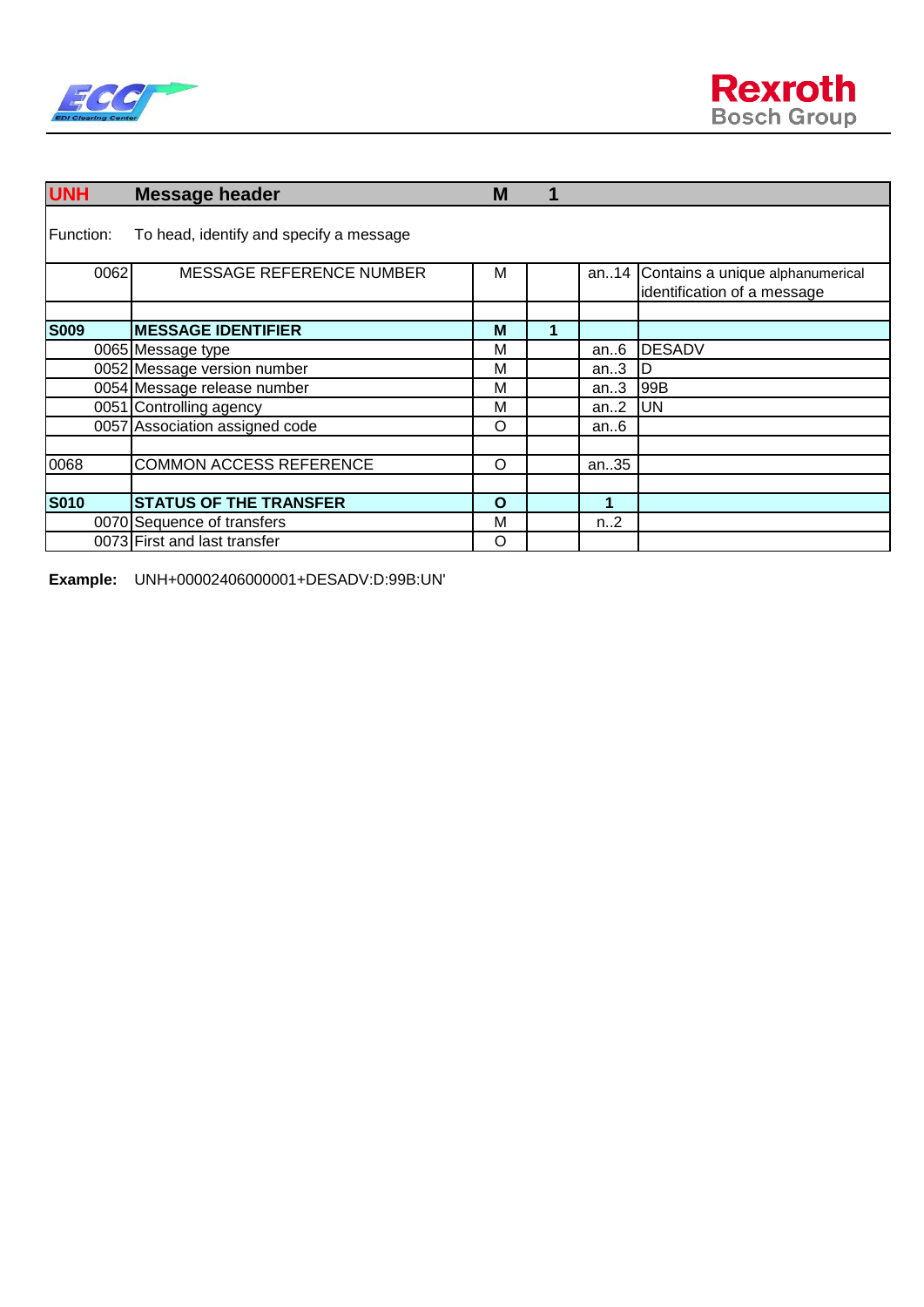



| <b>BGM</b>       | <b>Beginn of Message</b>                         | M            | 1 |      |                           |
|------------------|--------------------------------------------------|--------------|---|------|---------------------------|
|                  |                                                  |              |   |      |                           |
| Function:        | The segment is used to transfer the order number |              |   |      |                           |
|                  |                                                  |              |   |      |                           |
|                  |                                                  |              |   |      |                           |
|                  |                                                  |              |   |      |                           |
|                  |                                                  |              |   |      |                           |
|                  |                                                  |              |   |      |                           |
| 1131             | Code list identification code                    | $\circ$      |   | an.3 |                           |
|                  |                                                  |              |   |      |                           |
| C <sub>106</sub> | DOCUMENT/MESSAGE IDENTIFICATION                  | $\mathbf{o}$ | 4 |      |                           |
| 1004             | Document/message number                          | м            |   | an.3 | number of despatch advice |
| 1056             | Version                                          | $\circ$      |   | an.9 |                           |
|                  | 1060 Revision number                             | $\circ$      |   | an.6 |                           |
|                  |                                                  |              |   |      |                           |
| 1225             | <b>MESSAGE FUNCTION CODE</b>                     | м            |   | an.3 | $9 = original$            |
| 4343             | <b>RESPONSE TYPE CODE</b>                        | $\Omega$     |   | an.3 |                           |

**Example:** BGM+351+12345678+9'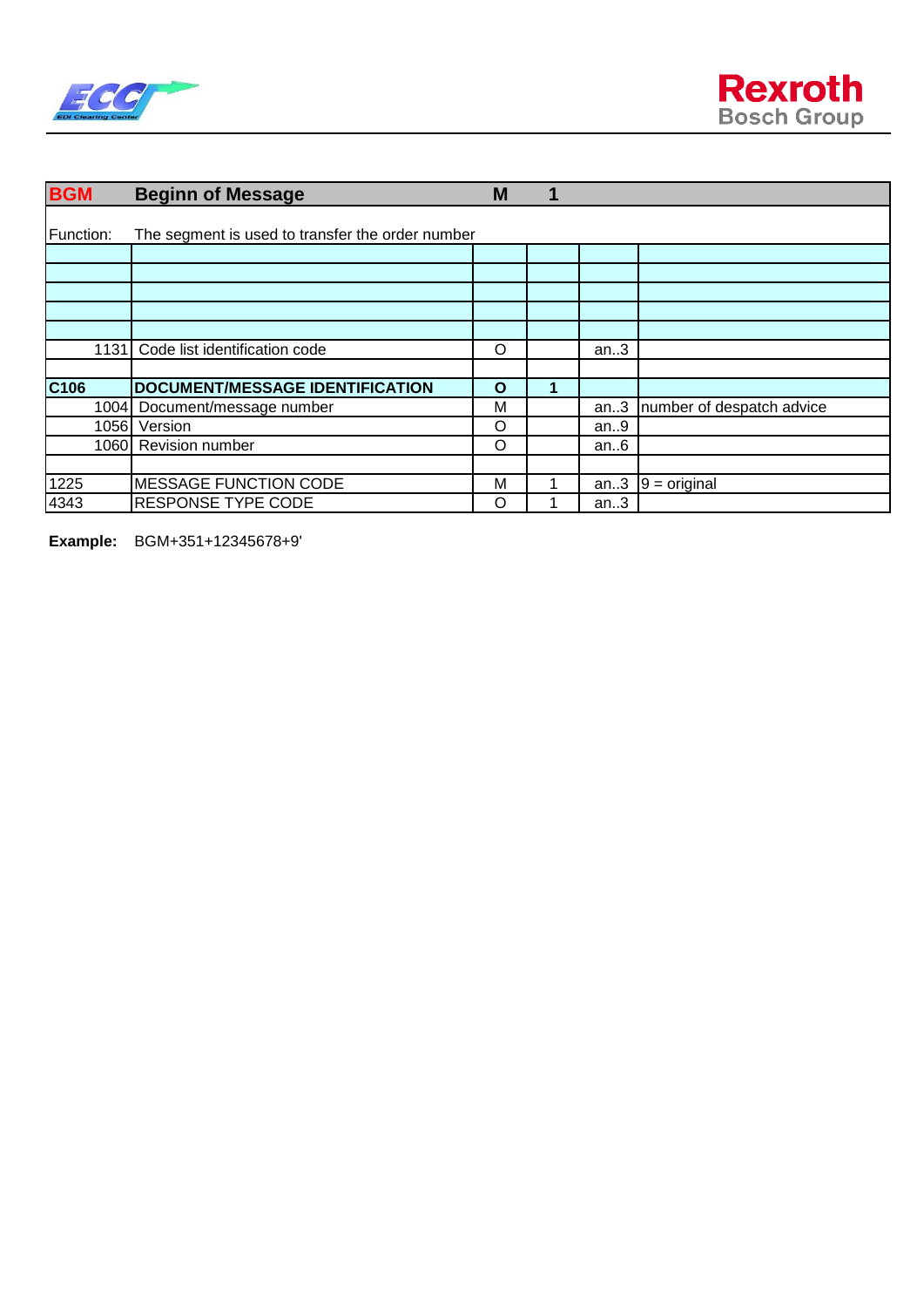



| <b>DTM</b>  | Date / Time / Period                            | M | 35 |      |                                                                 |
|-------------|-------------------------------------------------|---|----|------|-----------------------------------------------------------------|
| Function:   | To specify date, and/or time, or period.        |   |    |      |                                                                 |
| <b>C507</b> | <b>DATE/TIME/PERIOD</b>                         | М |    |      |                                                                 |
|             | 2005   Date/time/period function code qualifier | M |    |      | an3 $(M)$ 35 = delivery date, actual<br>(0) 137 = document date |
| 2380        | Date/time/period value                          | м |    |      | an35 date according to qualifier                                |
|             | 2379 Date/time/period format code               | M |    | an.3 | $"102" = YYYYMMDD$                                              |

**Example:** DTM+137:20030902:102'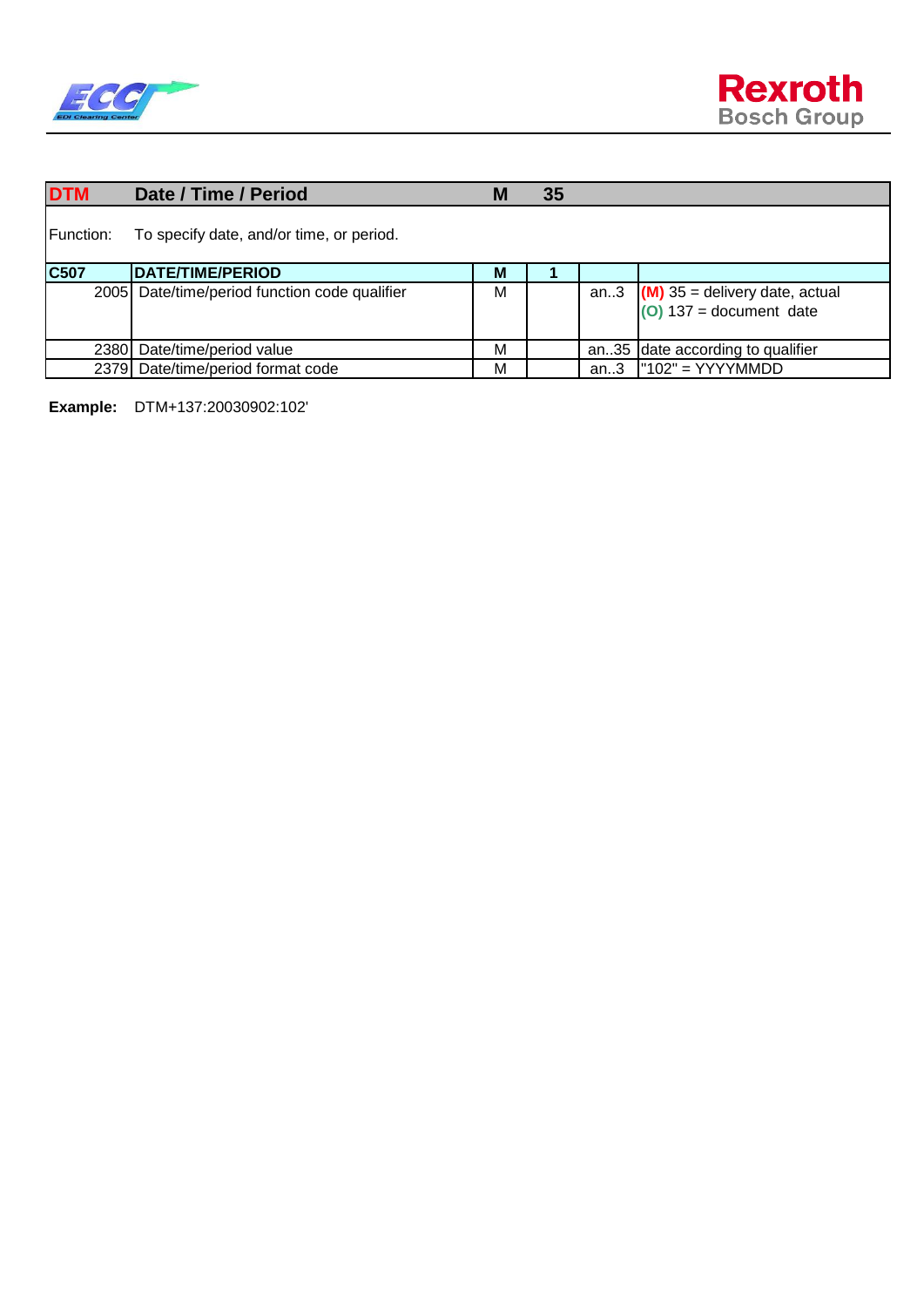



| <b>MEA</b> | <b>Measurements</b>                                | Ő        | 10 |      |                                 |
|------------|----------------------------------------------------|----------|----|------|---------------------------------|
| Function:  | To identify and describe a specific characteristic |          |    |      |                                 |
| 6311       | <b>MEASUREMENT ATTRIBUTE CODE</b>                  | м        |    | an.3 | $AAH =$ dimensions total weight |
|            |                                                    |          |    |      |                                 |
| C502       | <b>MEASUREMENT DETAILS</b>                         | O        | 1  |      |                                 |
|            | 6313 Measured attribute code                       | м        |    | an.3 | $(M)$ AAC = total net weight    |
|            |                                                    |          |    |      | $(M)$ AAD = total gross weight  |
|            | 6321 Measurement significance, coded               | O        |    | an.3 |                                 |
|            | 6155 Non-discrete measurement name code            | O        |    | an1  |                                 |
|            | 6154 Non-discrete measurement name                 | O        |    | an.7 |                                 |
|            |                                                    |          |    |      |                                 |
| C174       | <b>VALUE/RANGE</b>                                 | O        | 1  |      |                                 |
| 6411       | Measurement unit code                              | м        |    | an.3 | $KGM = kilogram$                |
|            | 6314 Measurement value                             | O        |    | an18 | amount                          |
|            | 6162 Range minimum                                 | O        |    | n.18 |                                 |
|            | 6152 Range maximum                                 | O        |    | n.18 |                                 |
| 6432       | Significant digits                                 | $\Omega$ |    | n.2  |                                 |
|            |                                                    |          |    |      |                                 |
| 7383       | SURFACE/LAYER CODE                                 | $\Omega$ |    | lan3 |                                 |
|            |                                                    |          |    |      |                                 |

**Example:** MEA+AAH+AAD+KGM:1500'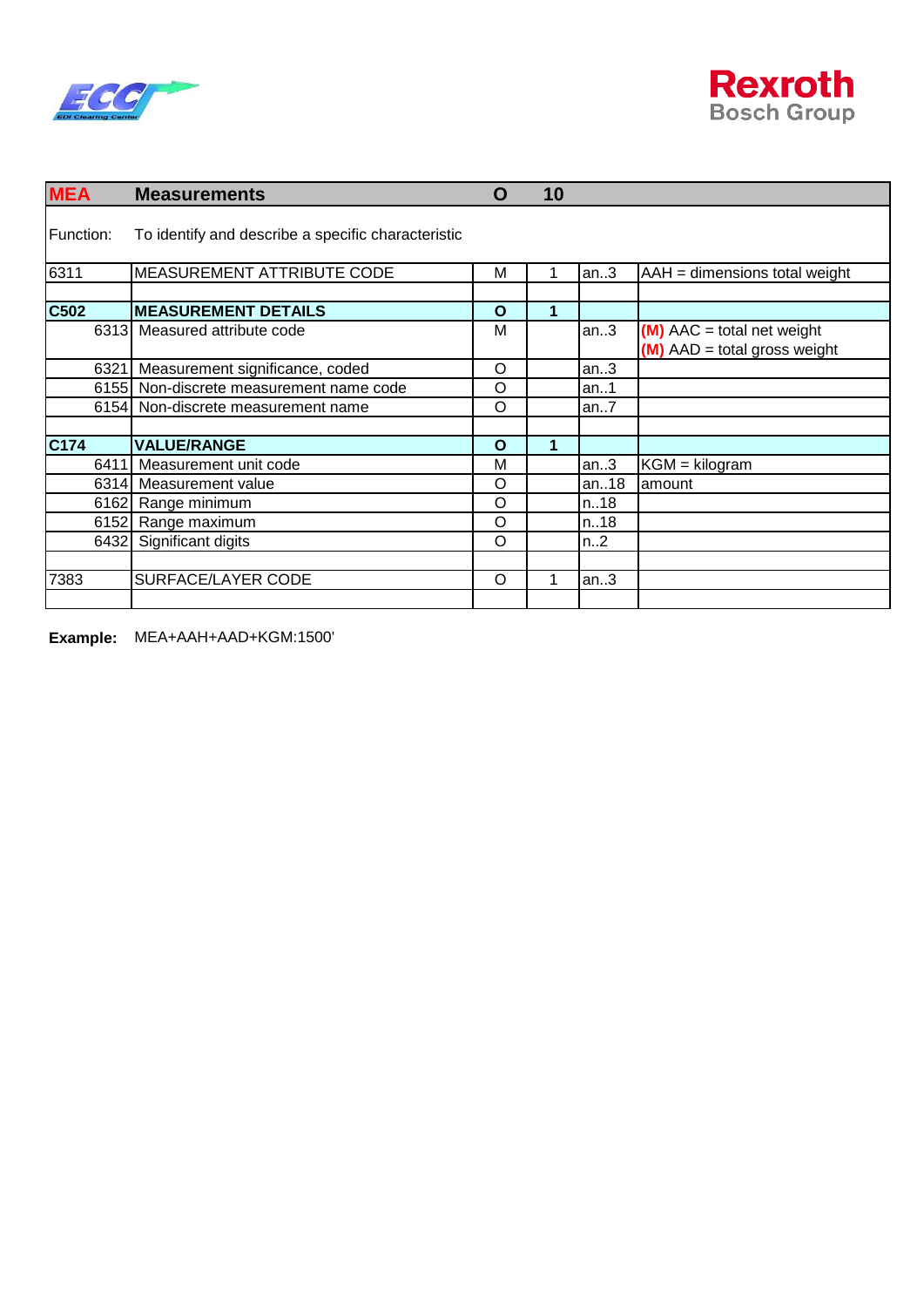



## **Segment-Group: 1**

| <b>RFF</b> | <b>Reference</b>                       | O | 9999 |      |                                                                                                  |
|------------|----------------------------------------|---|------|------|--------------------------------------------------------------------------------------------------|
| Function:  | To specify a reference.                |   |      |      |                                                                                                  |
| C506       | <b>REFERENCE</b>                       | м |      |      |                                                                                                  |
|            | 1153 Reference function code qualifier | M |      | lan3 | $(M)$ ON = order number (customer)<br>$(D)$ COF = Call off order number<br>(Sequenced JIT Calls) |
|            | 1154 Reference identifier              | М |      | an35 | Doc. Number                                                                                      |
|            | 1156 Line number                       | O |      | lan6 |                                                                                                  |
|            | 4000 Reference version identifier      | O |      | an35 |                                                                                                  |
|            | 1060 Revision number                   | O |      | an.6 |                                                                                                  |
|            |                                        |   |      |      |                                                                                                  |

**Example:** RFF+ON:451235450'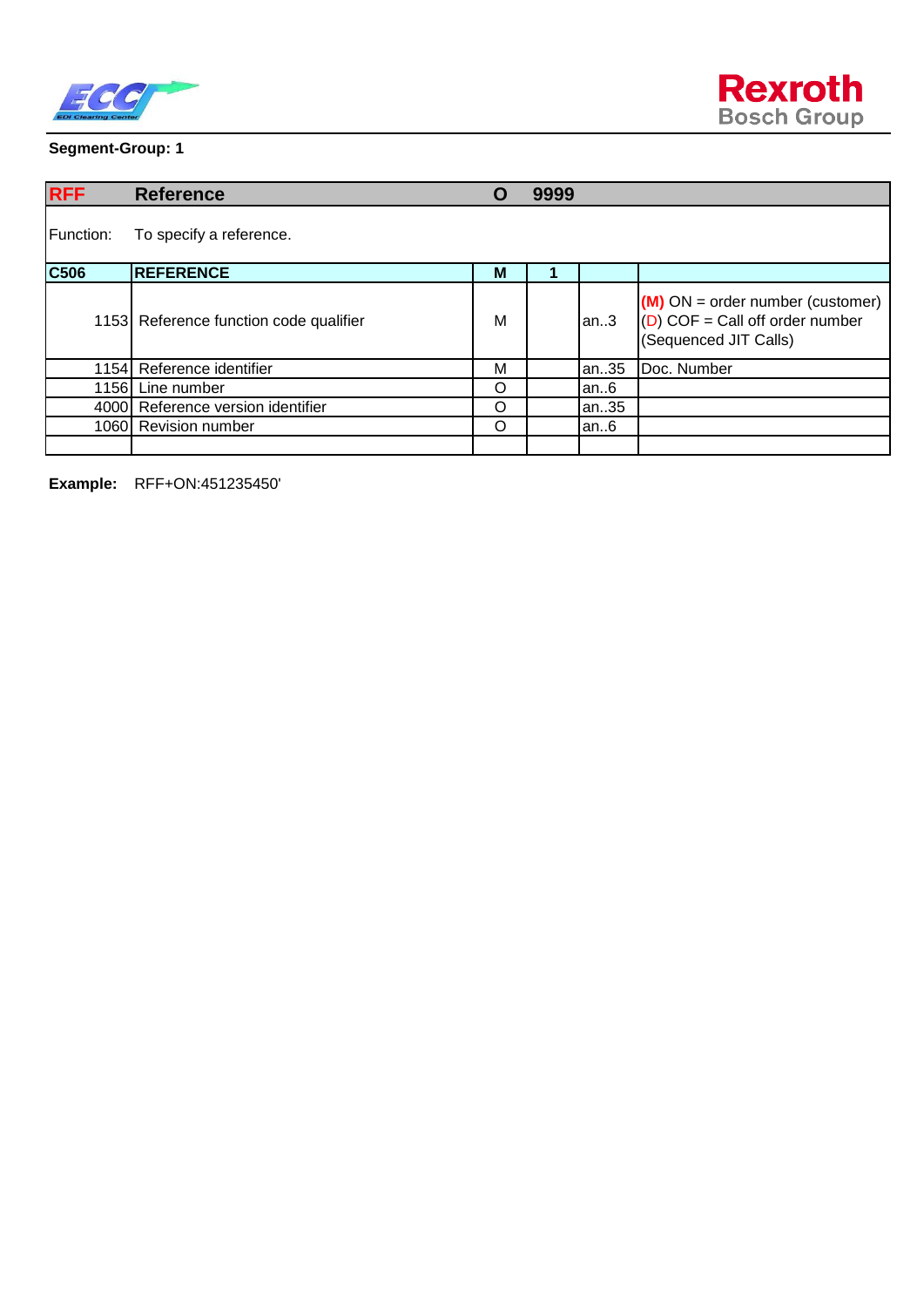



| <b>NAD</b>  | <b>Name and address</b>                                | M              | 1            |      |                                                                                     |
|-------------|--------------------------------------------------------|----------------|--------------|------|-------------------------------------------------------------------------------------|
| Function:   | To specify the name/address and their related function |                |              |      |                                                                                     |
| 3035        | PARTY FUNCTION CODE QUALIFIER                          | M              | 1            | an.3 | $(M)$ BY = buyer<br>$(M)$ CN = consignee (ship to)<br>$(M)$ SU = supplier           |
| <b>C082</b> | <b>PARTY IDENTIFICATION DETAILS</b>                    | $\mathbf{o}$   | $\mathbf 1$  |      |                                                                                     |
|             | 3039 Party identifier                                  | M              |              | an35 | party identification                                                                |
|             | 1131 Code list identification code                     | $\circ$        |              | an.3 |                                                                                     |
|             | 3055 Code list responsible agency code                 | $\circ$        |              | an.3 |                                                                                     |
|             |                                                        |                |              |      |                                                                                     |
| C058        | <b>NAME AND ADDRESS</b>                                | $\mathbf{o}$   | $\mathbf{1}$ |      |                                                                                     |
|             | 3124 Name and address line                             | M              |              | an35 |                                                                                     |
|             | 3124 Name and address line                             | $\circ$        |              | an35 |                                                                                     |
|             | 3124 Name and address line                             | $\circ$        |              | an35 |                                                                                     |
|             | 3124 Name and address line                             | $\circ$        |              | an35 |                                                                                     |
|             | 3124 Name and address line                             | $\overline{O}$ |              | an35 |                                                                                     |
|             |                                                        |                |              |      |                                                                                     |
| <b>C080</b> | <b>PARTY NAME</b>                                      | $\mathbf{o}$   | $\mathbf{1}$ |      |                                                                                     |
|             | 3036 Party name                                        | M              |              | an35 | name1                                                                               |
|             | 3036 Party name                                        | $\circ$        |              | an35 | name2                                                                               |
|             | 3036 Party name                                        | $\circ$        |              | an35 | name3                                                                               |
|             | 3036 Party name                                        | $\circ$        |              | an35 | name4                                                                               |
|             | 3036 Party name                                        | $\circ$        |              | an35 |                                                                                     |
|             | 3045 Party name format code                            | $\overline{O}$ |              | an.3 |                                                                                     |
|             |                                                        |                |              |      |                                                                                     |
| C059        | <b>STREET</b>                                          | $\mathbf{o}$   | $\mathbf{1}$ |      |                                                                                     |
|             | 3042 Street and number/p.o. box                        | M              |              | an35 | street an number or P.O. box                                                        |
|             | 3042 Street and number/p.o. box                        | $\circ$        |              | an35 | street an number or P.O. box                                                        |
|             | 3042 Street and number/p.o. box                        | $\circ$        |              | an35 | P.O. box                                                                            |
|             | 3042 Street and number/p.o. box                        | $\overline{O}$ |              | an35 |                                                                                     |
|             |                                                        |                |              |      |                                                                                     |
| 3164        | <b>CITY NAME</b>                                       | $\circ$        | 1            | an35 | city                                                                                |
|             |                                                        |                |              |      |                                                                                     |
| C819        | <b>COUNTRY SUB-ENTITY DETAILS</b>                      | $\mathbf{o}$   | 1            |      |                                                                                     |
|             | 3229 Country sub-entity name code                      | $\mathsf O$    |              | an.9 |                                                                                     |
|             | 1131 Code list identification code                     | $\mathsf O$    |              | an.3 |                                                                                     |
|             | 3055 Code list responsible agency code                 | $\circ$        |              | an.3 |                                                                                     |
|             | 3228 Country sub-entity name                           | $\circ$        |              | an35 |                                                                                     |
|             |                                                        |                |              |      |                                                                                     |
| 3251        | POSTAL IDENTIFICATION CODE                             | $\circ$        | 1            | an17 | postcode identification                                                             |
| 3207        | <b>COUNTRY NAME CODE</b>                               | M              | 1            | an.3 | $DE = German$<br>$EN = English$<br>$FR = French$<br>(other ISO-Codes can be agreed) |

**Example:** NAD+CN+7084++BRI LOHR:BOSCH REXROTH AG+ZUM EISENGIESSER 1+LOHR++97816+DE'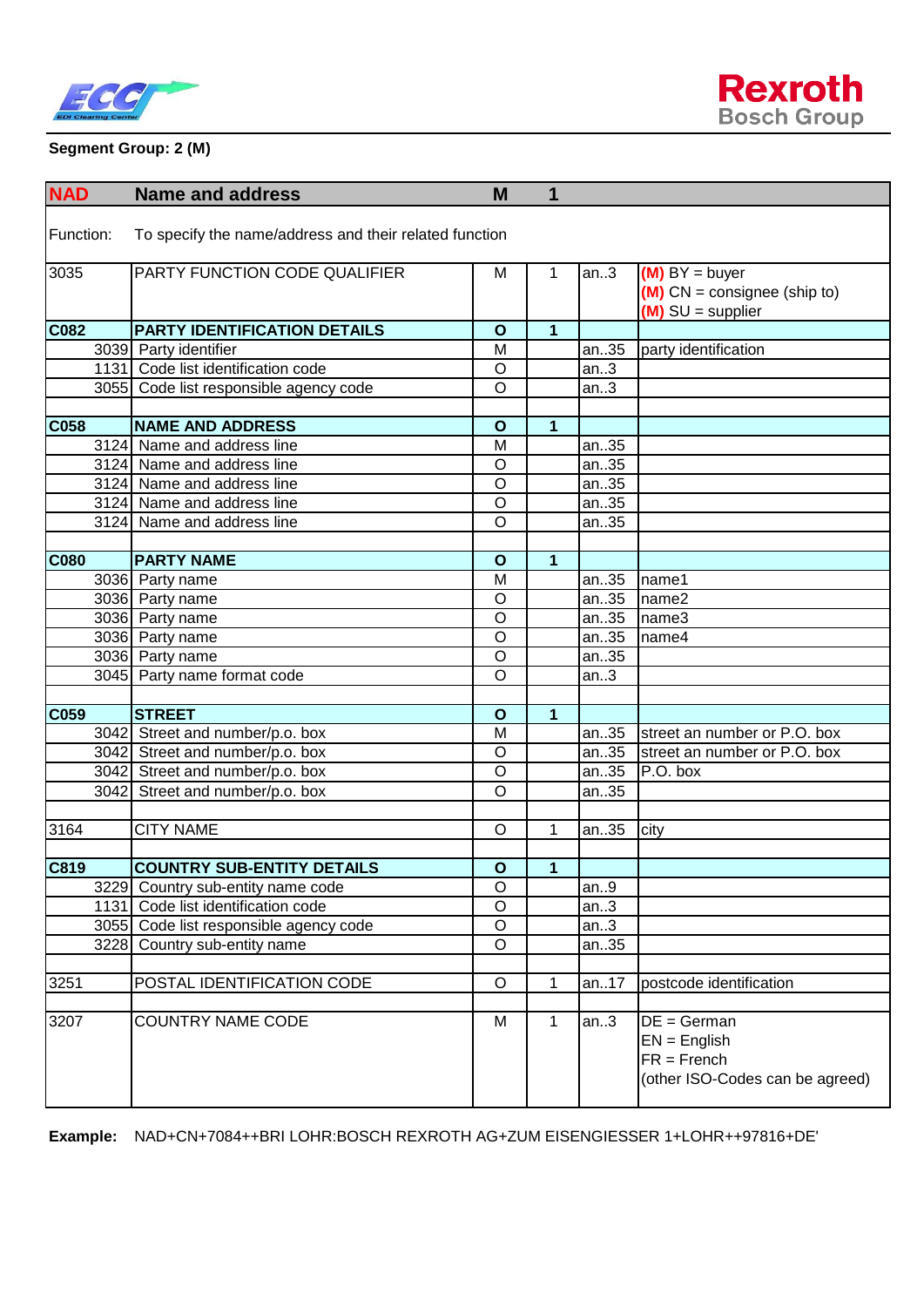



# **Segment-Group: 5 (O)**

| <b>TOD</b>       | <b>Terms of Delivery and Transport</b>            | O | 5 |      |                           |
|------------------|---------------------------------------------------|---|---|------|---------------------------|
| Function:        | To specify terms of delivery or transport.        |   |   |      |                           |
| 4055             | TERMS OF DELIVERY OR TRANSPORT FUNC               | C |   | an.3 | $5 =$ Transport Condition |
|                  |                                                   |   |   |      |                           |
| 4215             | TRANSPORT CHARGES PAYMENT METHOD O                | C |   | an.3 | $CC = collect$            |
| C <sub>100</sub> | TERMS OF DELIVERY OR TRANSPORT                    | C |   |      |                           |
|                  | 4053 Delivery or transport terms description code | C |   | an.3 | transport mode            |
|                  | 1131 Code list identification code                | C |   | an.3 |                           |
|                  | 3055 Code list responsible agency code            | С |   | an.3 |                           |
| 4052             | Delivery or transport terms description           | С |   | an70 | description               |
|                  | 4052 Delivery or transport terms description      | C |   | an70 |                           |

**Example:** TOD+5+CC+01:::seafreight'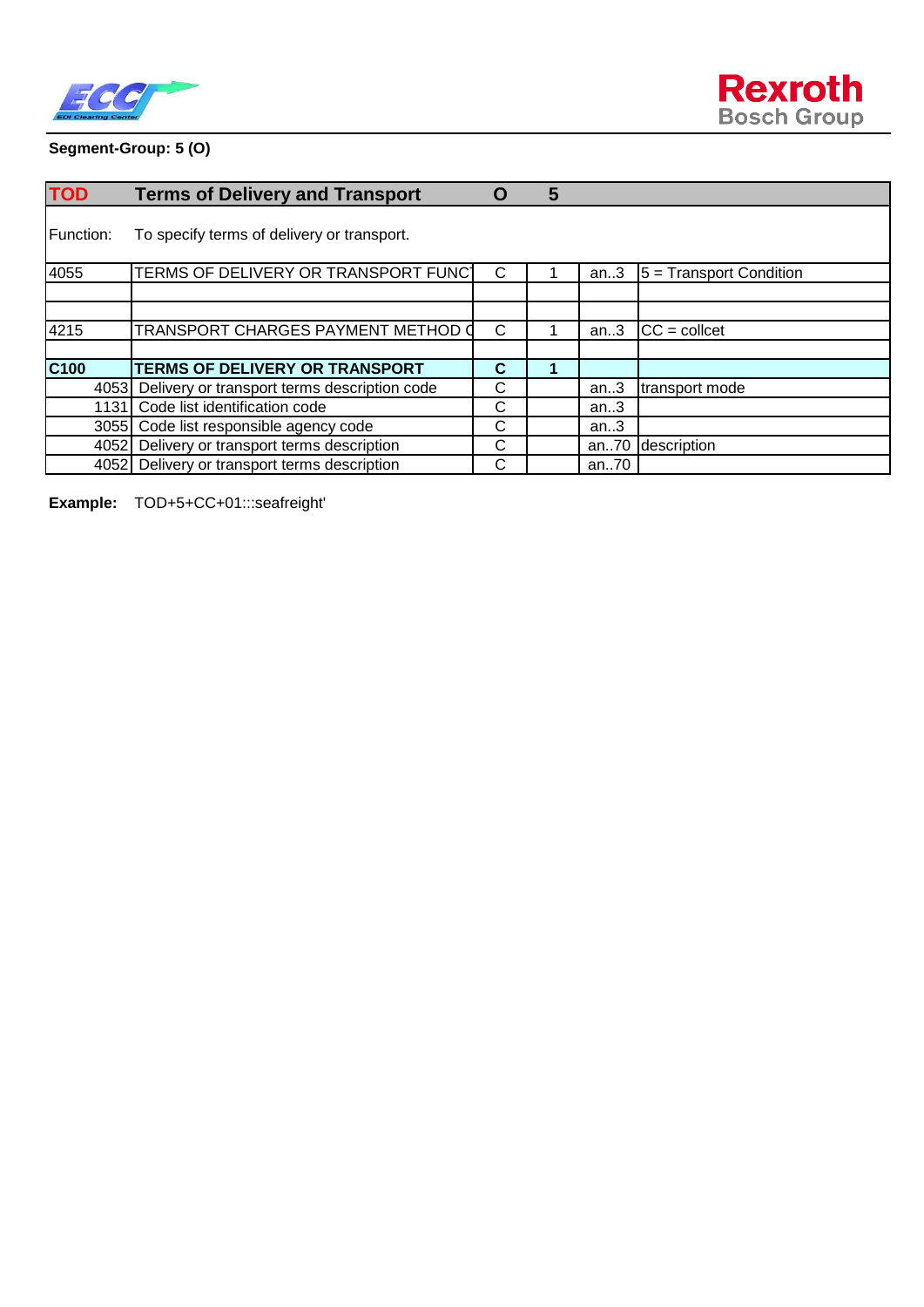



| <b>CPS</b> | <b>CONSIGNMENT PACKING SEQUENCE M</b>                                                                                                              |   | 9999 |      |                        |
|------------|----------------------------------------------------------------------------------------------------------------------------------------------------|---|------|------|------------------------|
| Function:  | To identify the sequence in which physical packing is presented and optionally to identify the hierarchical<br>relationship between packing layers |   |      |      |                        |
| 7164       | HIERARCHICAL STRUCTURE LEVEL IDENTIFI                                                                                                              | м |      |      | an35 sequential number |
|            |                                                                                                                                                    |   |      |      |                        |
| 7166       | HIERARCHICAL STRUCTURE PARENT IDENTI                                                                                                               | C |      | an35 |                        |
|            |                                                                                                                                                    |   |      |      |                        |
| 7075       | PACKAGING LEVEL, CODED                                                                                                                             | С |      | an.3 | $3 = outer$            |
|            |                                                                                                                                                    |   |      |      | $4 = no hierarchy$     |

**Example:** CPS+1++4'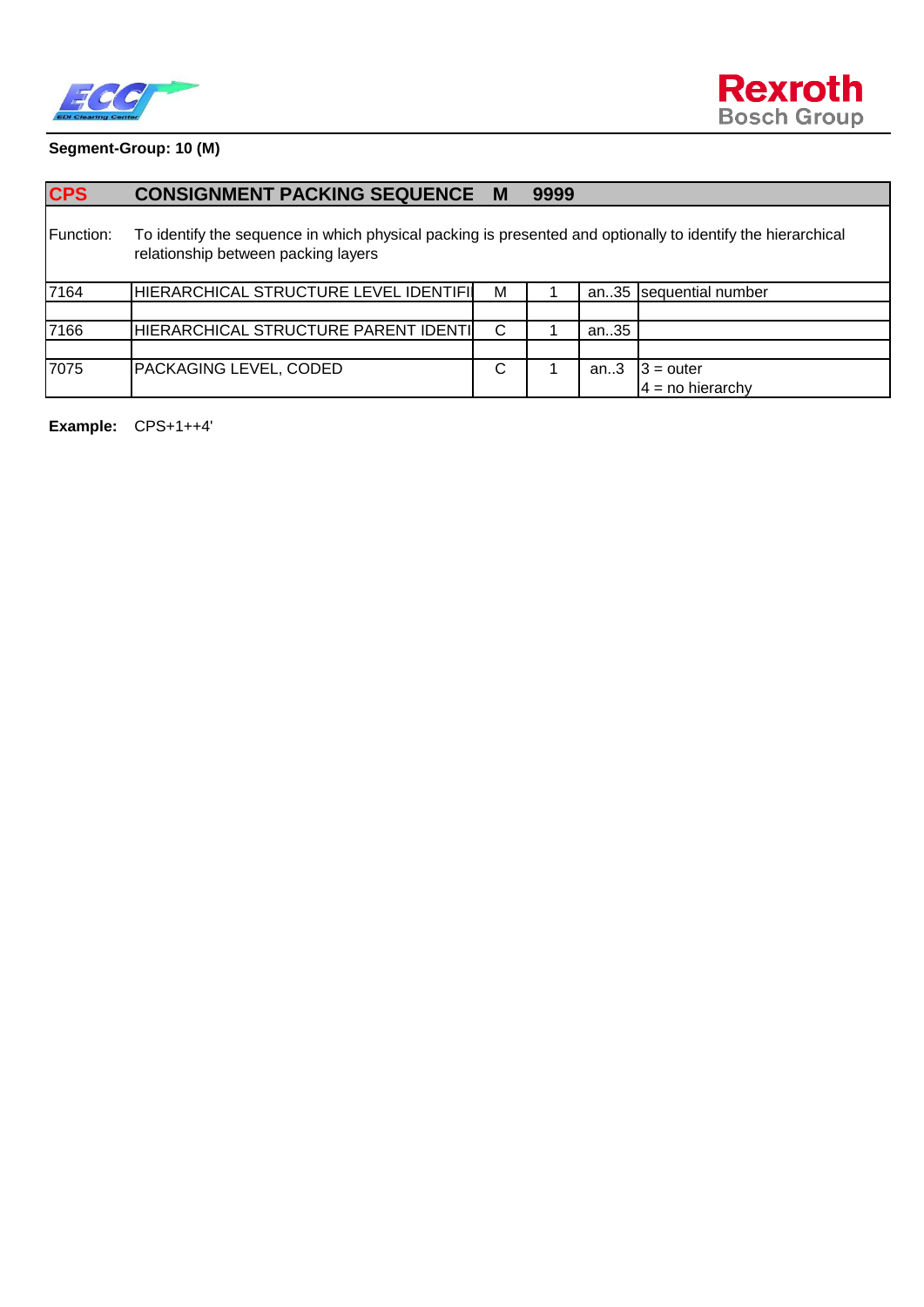



## **Segment-Group: 11 (O)**

| <b>PAC</b> | <b>Package</b>                                                                                                                  | O/M                     | 9999        |      |                                         |
|------------|---------------------------------------------------------------------------------------------------------------------------------|-------------------------|-------------|------|-----------------------------------------|
| Function:  | To describe the number and type of packages/physical units<br>This segment is not created if the idocs contains no packing data |                         |             |      |                                         |
| 7224       | NUMBER OF PACKAGES                                                                                                              | C                       |             | n.8  | number of packages                      |
|            |                                                                                                                                 |                         |             |      |                                         |
| C531       | <b>PACKAGING DETAILS</b>                                                                                                        | $\mathbf c$             | 1           |      |                                         |
|            | 7075 Packaging level, coded                                                                                                     | $\overline{\text{c}}$   |             | an.3 | $3 = outer$<br>$4 = no hierarchy$       |
|            | 7233 Packaging related description code                                                                                         | $\mathsf{C}$            |             | an.3 |                                         |
|            | 7073 Packaging terms and conditions, coded                                                                                      | C                       |             | an.3 |                                         |
|            |                                                                                                                                 |                         |             |      |                                         |
| C202       | <b>PACKAGE TYPE</b>                                                                                                             | $\mathbf c$             | $\mathbf 1$ |      |                                         |
|            | 7065 Package type description code                                                                                              | C                       |             |      | an17   material number of handling unit |
|            | 1131 Code list identification code                                                                                              | $\overline{\text{c}}$   |             |      | an3 $146$ = means of transport id       |
|            | 3055 Code list responsible agency code                                                                                          | $\overline{\text{c}}$   |             | an.3 | $91 =$ assigned by seller               |
|            | 7064 Type of packages                                                                                                           | $\overline{\text{c}}$   |             | an35 |                                         |
|            |                                                                                                                                 |                         |             |      |                                         |
| C402       | <b>PACKAGE TYPE IDENTIFICATION</b>                                                                                              | $\overline{\mathbf{c}}$ | 1           |      |                                         |
|            | 7077 Item description type, coded                                                                                               | M                       |             | an.3 | $F = free form$                         |
|            | 7064 Type of packages                                                                                                           | M                       |             |      | an35 Package material no. Customer      |
|            | 7143 Item type identification code                                                                                              | C                       |             | an.3 | $EF$ = material code                    |
|            | 7064 Type of packages                                                                                                           | M                       |             | an35 |                                         |
|            | 7143 Item type identification code                                                                                              | C                       |             | an.3 | $AK = Pack$                             |
|            |                                                                                                                                 |                         |             |      |                                         |
| C532       | <b>RETURNABLE PACKAGE DETAILS</b>                                                                                               | $\mathbf C$             | 1           |      |                                         |
|            | 8395 Returnable package freight payment                                                                                         |                         |             |      |                                         |
|            | responsibility, coded                                                                                                           | C                       |             | an.3 |                                         |
|            | 8393 Returnable package load contents, coded                                                                                    | $\overline{\text{c}}$   |             | an.3 |                                         |

**Example:** PAC+1+4+R123456789:146:91+C:1000249422'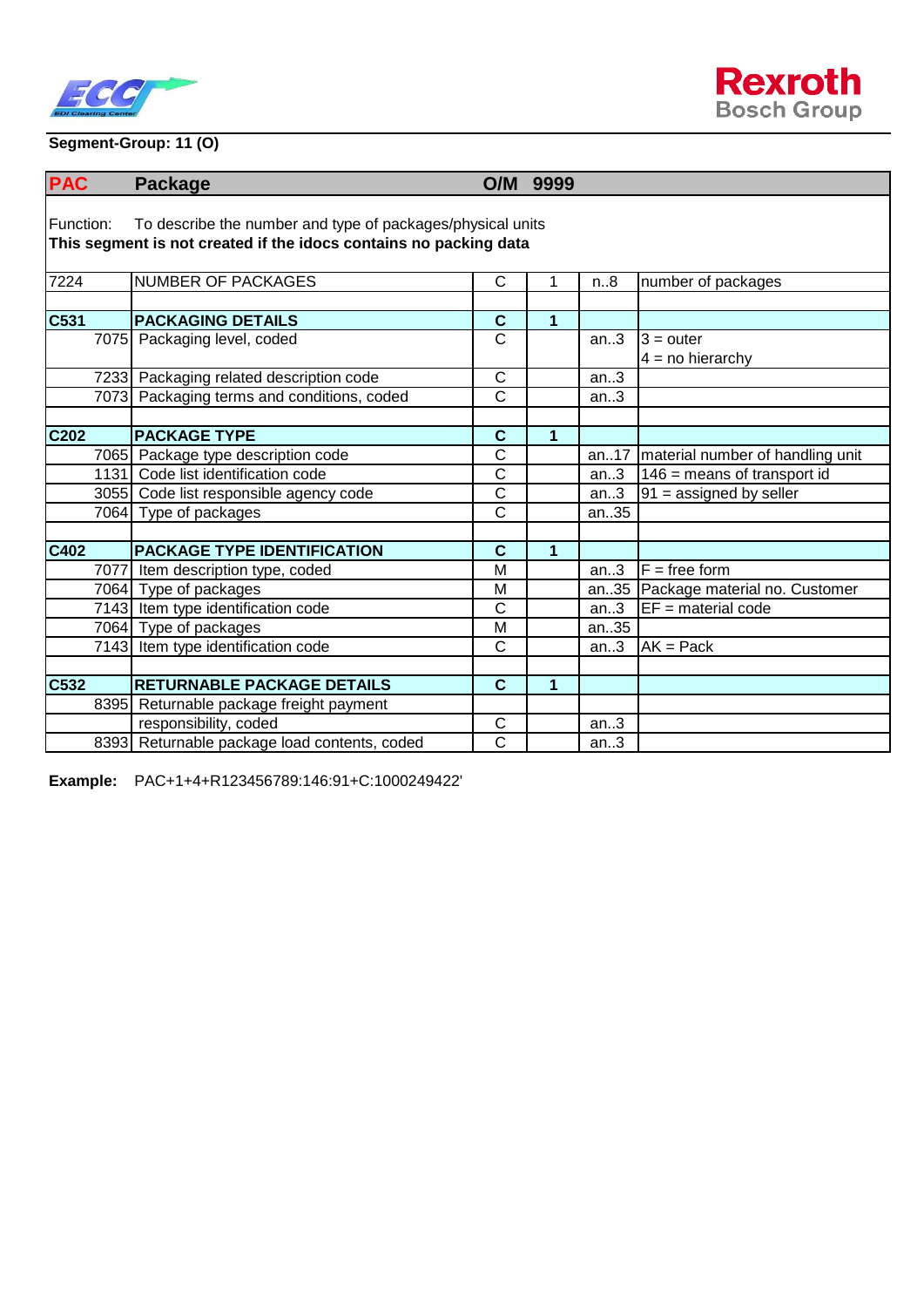



## **Segment-Group: 11 (O)**

| <b>MEA</b>                                                                                                                                                        | <b>Package</b>                          | $\mathbf O$           | 9999 |      |                                                                                                                                                                                               |  |  |  |  |
|-------------------------------------------------------------------------------------------------------------------------------------------------------------------|-----------------------------------------|-----------------------|------|------|-----------------------------------------------------------------------------------------------------------------------------------------------------------------------------------------------|--|--|--|--|
| Function:<br>To specify physical measurements, including dimension tolerances, weights and ocunts<br>This segment is not created if no packing data is transfered |                                         |                       |      |      |                                                                                                                                                                                               |  |  |  |  |
| 6311                                                                                                                                                              | MEASUREMENT ATTRIBUTE CODE              | M                     | 1    | an.3 | $AAI =$ Item weight                                                                                                                                                                           |  |  |  |  |
| C502                                                                                                                                                              | <b>MEASUREMENT DETAILS</b>              | $\mathbf c$           | 1    |      |                                                                                                                                                                                               |  |  |  |  |
|                                                                                                                                                                   | 6313 Measured attribute code            | $\overline{\text{c}}$ |      | an.3 | $AAB = Unit$ gross weight                                                                                                                                                                     |  |  |  |  |
|                                                                                                                                                                   | 6321 Measurement significance, coded    | $\overline{\text{c}}$ |      | an.3 | $4 =$ equal to                                                                                                                                                                                |  |  |  |  |
|                                                                                                                                                                   | 6155 Non-discrete measurement name code | $\overline{\text{c}}$ |      | an17 |                                                                                                                                                                                               |  |  |  |  |
|                                                                                                                                                                   | 6154 Non-discrete measurement name      | C                     |      | an70 |                                                                                                                                                                                               |  |  |  |  |
|                                                                                                                                                                   |                                         |                       |      |      |                                                                                                                                                                                               |  |  |  |  |
| C174                                                                                                                                                              | <b>VALUE/RANGE</b>                      | $\mathbf C$           | 1    |      |                                                                                                                                                                                               |  |  |  |  |
| 6411                                                                                                                                                              | Measurement unit code                   | M                     |      | an.3 | $ICMT = centimeter$<br>$GRM = gram$<br>$LTR =$ litre<br>$MTR = metre$<br>$MLT =$ millimetre<br>$NMP = package$<br>$NPL = \text{parcel}$<br>$PCE = piece$<br>$BAR = plate$<br>$KGM = kilogram$ |  |  |  |  |
|                                                                                                                                                                   | 6314 Measurement value                  | $\mathsf{C}$          |      |      | an18 gross weight                                                                                                                                                                             |  |  |  |  |
|                                                                                                                                                                   | 6162 Range minimum                      | C                     |      | n.18 |                                                                                                                                                                                               |  |  |  |  |
|                                                                                                                                                                   | 6152 Range maximum                      | $\overline{\text{c}}$ |      | n.18 |                                                                                                                                                                                               |  |  |  |  |
|                                                                                                                                                                   | 6432 Significant digits                 | C                     |      | n2   |                                                                                                                                                                                               |  |  |  |  |
| 7383                                                                                                                                                              | SURFACE/LAYER CODE                      | C                     |      | an.3 |                                                                                                                                                                                               |  |  |  |  |

**Example:** MEA+AAI+AAB:4+KGM:14.800'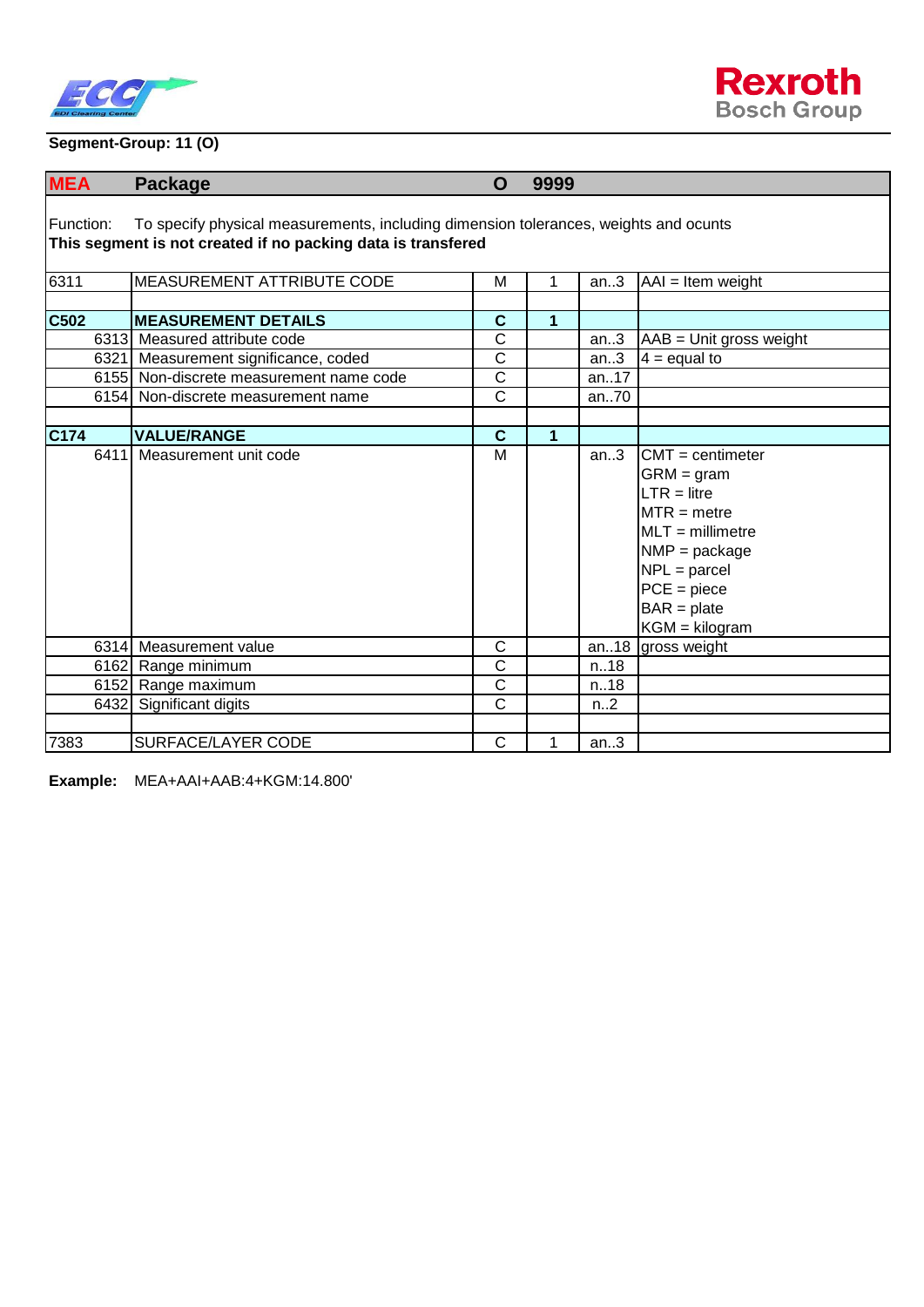



| <b>LIN</b>       | Line item                                 | м       | 9999 |      |                            |
|------------------|-------------------------------------------|---------|------|------|----------------------------|
|                  |                                           |         |      |      |                            |
| Function:        | To identify a line item and configuration |         |      |      |                            |
|                  |                                           |         |      |      |                            |
| 1082             | LINE ITEM NUMBER                          | м       |      | an.6 | line item number           |
|                  |                                           |         |      |      |                            |
| 1229             | <b>ACTION DESCRIPTION CODE</b>            | O       |      | an.3 | $=$ new                    |
|                  |                                           |         |      |      |                            |
| C <sub>212</sub> | <b>ITEM NUMBER IDENTIFICATION</b>         | O       | 1    |      |                            |
|                  | 7140 Item number                          | M       |      | an.3 | customers article number   |
|                  | 7143 Item type identification code        | М       |      | an.3 | $BP = buyer's part number$ |
|                  | 1131 Code list identification code        | $\circ$ |      | an.3 |                            |
|                  | 3055 Code list responsible agency code    | O       |      | an.3 |                            |
|                  |                                           |         |      |      |                            |
| C829             | <b>SUB-LINE INFORMATION</b>               | O       | 1    |      |                            |
|                  | 5495 Sub-line indicator, coded            | O       |      | an.3 |                            |
|                  | 1082 Line item number                     | O       |      | an.6 |                            |
|                  |                                           |         |      |      |                            |
| 1222             | <b>CONFIGURATION LEVEL</b>                | O       |      | n.2  |                            |
|                  |                                           |         |      |      |                            |
| 7083             | CONFIGURATION, CODED                      | $\circ$ |      | an.3 |                            |

**Example:** LIN+10+1+R123456789:BP'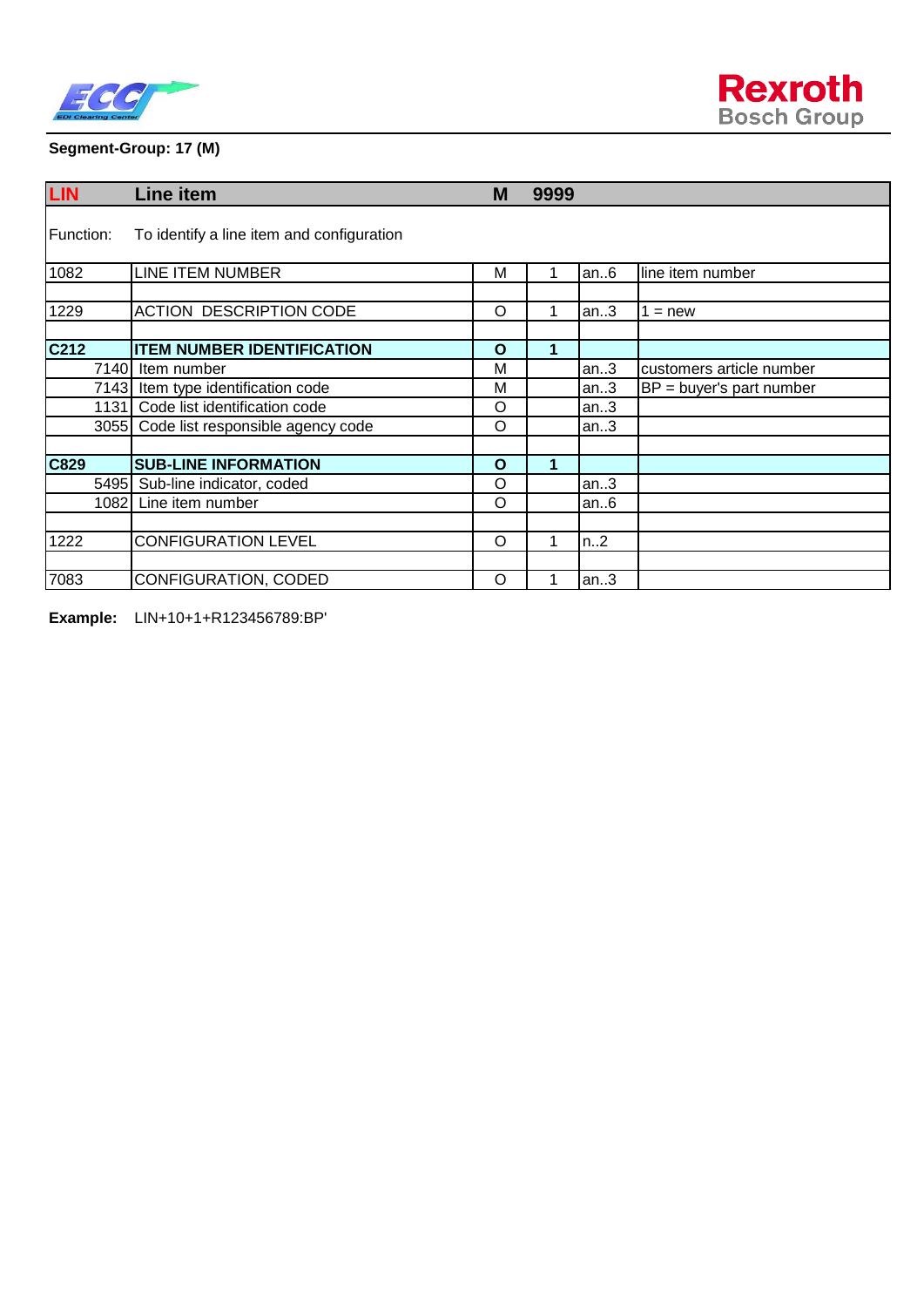



| <b>PIA</b>       | <b>Additional product id</b>                                      | $\mathbf O$    | 10             |      |                              |
|------------------|-------------------------------------------------------------------|----------------|----------------|------|------------------------------|
| Function:        | To specify additional or substitutional item identification codes |                |                |      |                              |
| 4347             | PRODUCT ID. FUNCTION QUALIFIER                                    | M              | 1              | an.3 | $5 =$ product identification |
|                  |                                                                   |                |                |      |                              |
| C <sub>212</sub> | <b>ITEM NUMBER IDENTIFICATION</b>                                 | M              | $\overline{1}$ |      |                              |
|                  | 7140 Item number                                                  | M              |                | an35 | material number (vendor)     |
|                  | 7143 Item type identification code                                | M              |                | an.3 | $SA =$ suppliers article     |
|                  | 1131 Code list identification code                                | $\circ$        |                | an.3 |                              |
|                  | 3055 Code list responsible agency code                            | $\circ$        |                | an.3 |                              |
|                  |                                                                   |                |                |      |                              |
| C212             | <b>ITEM NUMBER IDENTIFICATION</b>                                 | $\mathbf{o}$   | $\mathbf{1}$   |      |                              |
|                  | 7140 Item number                                                  | $\circ$        |                | an35 |                              |
|                  | 7143 Item type identification code                                | $\circ$        |                | an.3 |                              |
|                  | 1131 Code list identification code                                | $\circ$        |                | an.3 |                              |
|                  | 3055 Code list responsible agency code                            | $\overline{O}$ |                | an.3 |                              |
|                  |                                                                   |                |                |      |                              |
| C <sub>212</sub> | <b>ITEM NUMBER IDENTIFICATION</b>                                 | $\mathbf{o}$   | 1              |      |                              |
|                  | 7140 Item number                                                  | $\circ$        |                | an35 |                              |
|                  | 7143 Item type identification code                                | O              |                | an.3 |                              |
|                  | 1131 Code list identification code                                | $\circ$        |                | an.3 |                              |
|                  | 3055 Code list responsible agency code                            | $\circ$        |                | an.3 |                              |
|                  |                                                                   |                |                |      |                              |
| C <sub>212</sub> | <b>ITEM NUMBER IDENTIFICATION</b>                                 | $\mathbf{o}$   | $\overline{1}$ |      |                              |
|                  | 7140 Item number                                                  | $\circ$        |                | an35 |                              |
|                  | 7143 Item type identification code                                | $\overline{O}$ |                | an.3 |                              |
|                  | 1131 Code list identification code                                | $\circ$        |                | an.3 |                              |
|                  | 3055 Code list responsible agency code                            | $\circ$        |                | an.3 |                              |
|                  |                                                                   |                |                |      |                              |
| C <sub>212</sub> | <b>ITEM NUMBER IDENTIFICATION</b>                                 | $\mathbf{o}$   | 1              |      |                              |
|                  | 7140 Item number                                                  | $\circ$        |                | an35 |                              |
|                  | 7143 Item type identification code                                | $\circ$        |                | an.3 |                              |
|                  | 1131 Code list identification code                                | $\circ$        |                | an.3 |                              |
|                  | 3055 Code list responsible agency code                            | $\overline{O}$ |                | an.3 |                              |

**Example:** PIA+5+02433711:SA'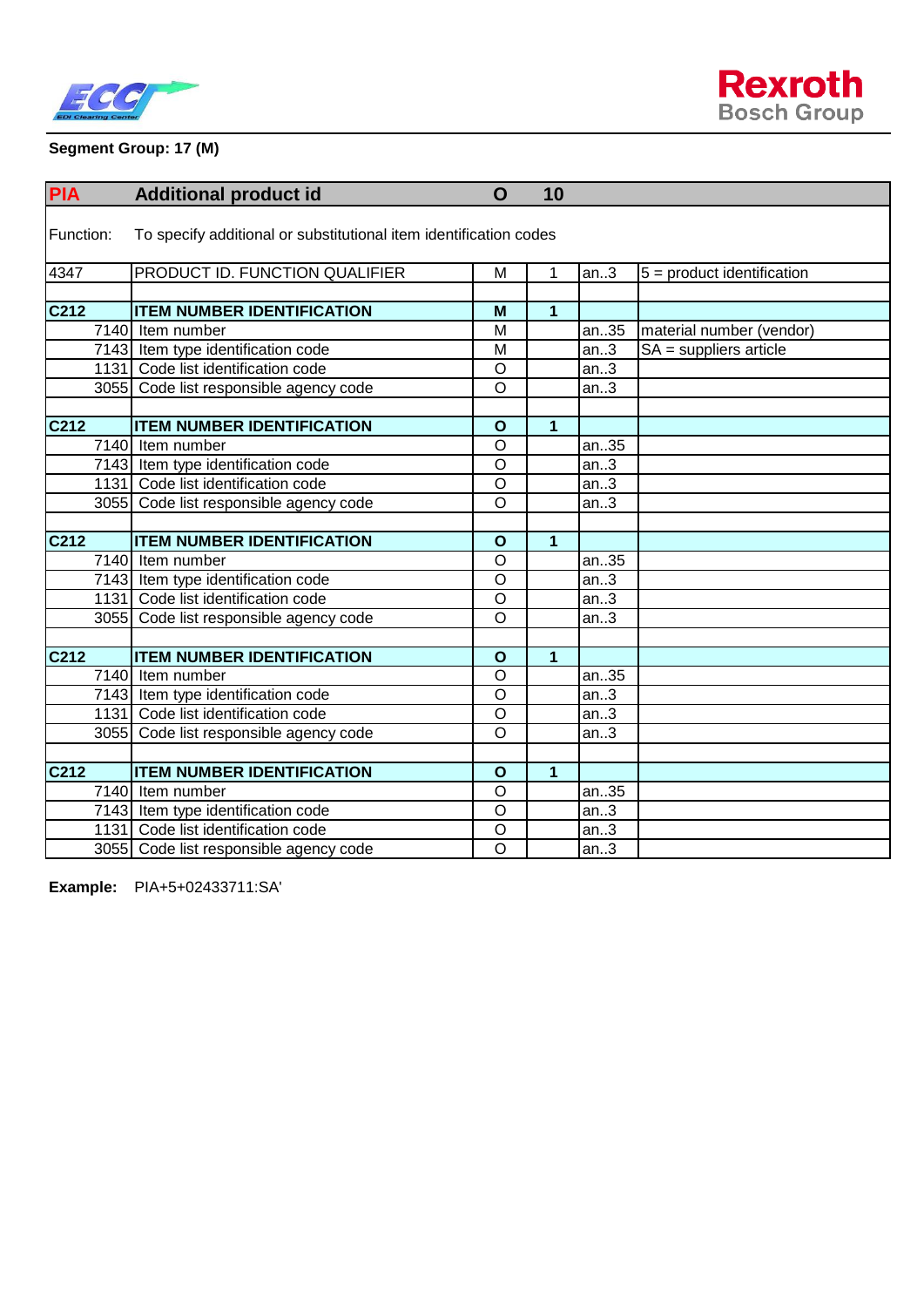



| <b>IMD</b> | <b>Item description</b>                | Ő       | 25 |      |                                           |
|------------|----------------------------------------|---------|----|------|-------------------------------------------|
| Function:  | To describe an item                    |         |    |      |                                           |
|            | 7077 ITEM DESCRIPTION TYPE, CODED      | М       |    | an.3 | $F = free text$                           |
|            |                                        |         |    |      |                                           |
| C272       | <b>ITEM CHARACTERISTIC</b>             | M       | 1  |      |                                           |
| 7081       | Item characteristic code               | М       |    | an.3 | $8 =$ product                             |
|            | 1131 Code list identification code     | O       |    | an.3 |                                           |
|            | 3055 Code list responsible agency code | М       |    | an.3 | $91 =$ assigned by seller                 |
| C273       | <b>ITEM DESCRIPTION</b>                | O       | 1  |      |                                           |
|            | 7009 Item description identification   | $\circ$ |    | an17 |                                           |
|            | 1131 Code list identification code     | O       |    | an.3 |                                           |
|            | 3055 Code list responsible agency code | $\circ$ |    | an.3 |                                           |
|            | 7008 Item description                  | $\circ$ |    |      | an256 material describtion - short text   |
|            | 7008 Item description                  | O       |    |      | an256   material describtion - short text |
|            | 3453 Language name code                | O       |    | an.3 |                                           |
|            |                                        |         |    |      |                                           |
| 7383       | <b>SURFACE/LAYER CODE</b>              | O       |    | an.3 |                                           |

**Example:** IMD+F+8::91+:::valve'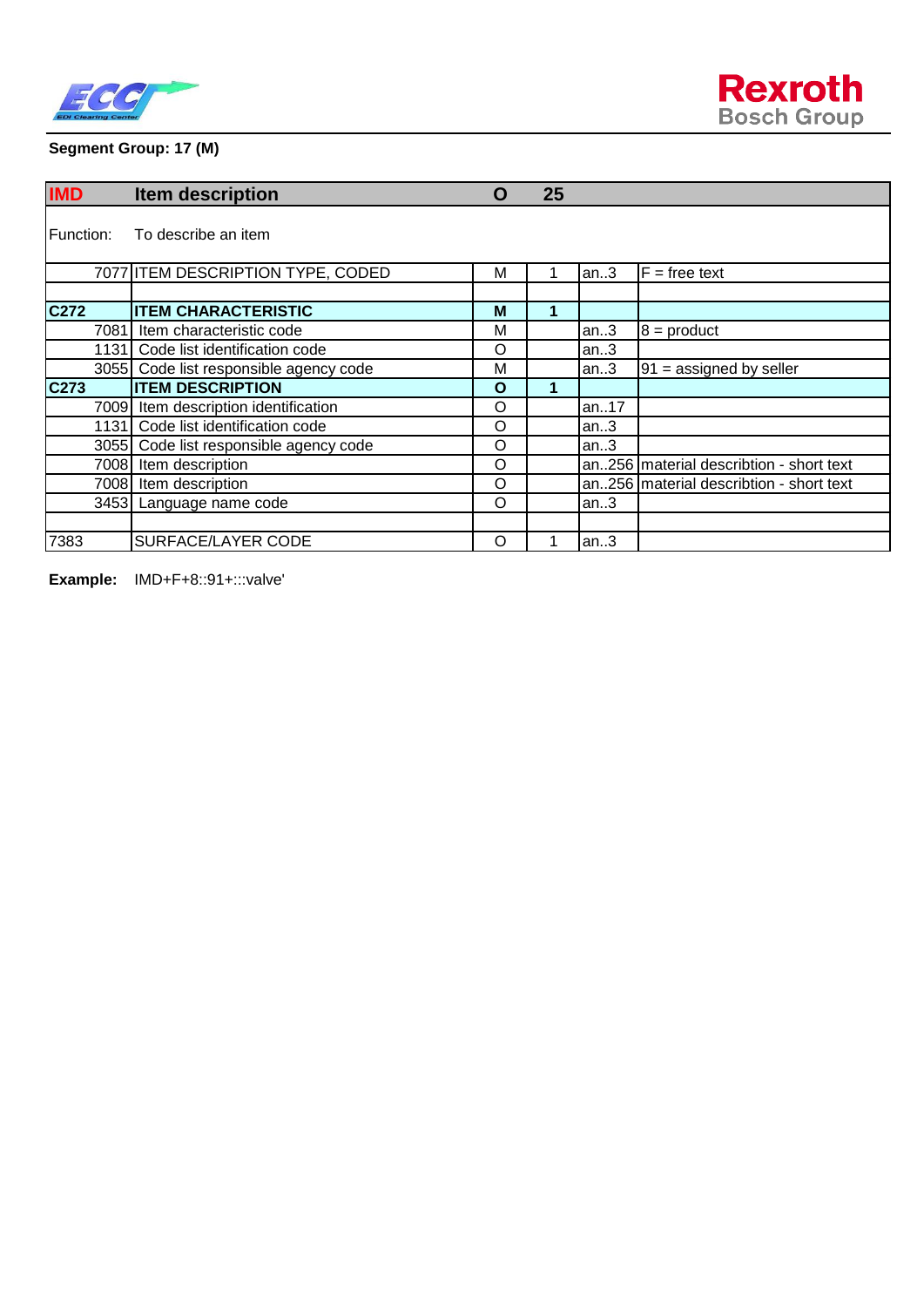

| <b>QTY</b> | Quantity                     | M | 10 |       |                                                                                                                                                                                            |
|------------|------------------------------|---|----|-------|--------------------------------------------------------------------------------------------------------------------------------------------------------------------------------------------|
| Function:  | To specify a quantity        |   |    |       |                                                                                                                                                                                            |
| C186       | <b>QUANTITY DETAILS</b>      | м | 1  |       |                                                                                                                                                                                            |
| 6063       | Quantity type code qualifier | м |    | an.3  | $131$ = delivery quantity                                                                                                                                                                  |
| 6060       | Quantity                     | м |    | an35  | quantitiy                                                                                                                                                                                  |
|            | 6411 Measurement unit code   | м |    | lan.3 | $CMT =$ centimeter<br>$GRM = gram$<br>$LTR =$ litre<br>$MTR = metre$<br>$MLT =$ millimetre<br>$NMP = package$<br>$NPL = \text{parcel}$<br>$PCE = piece$<br>$BAR = plate$<br>KGM = kilogram |

**Example:** QTY+131:10:PCE'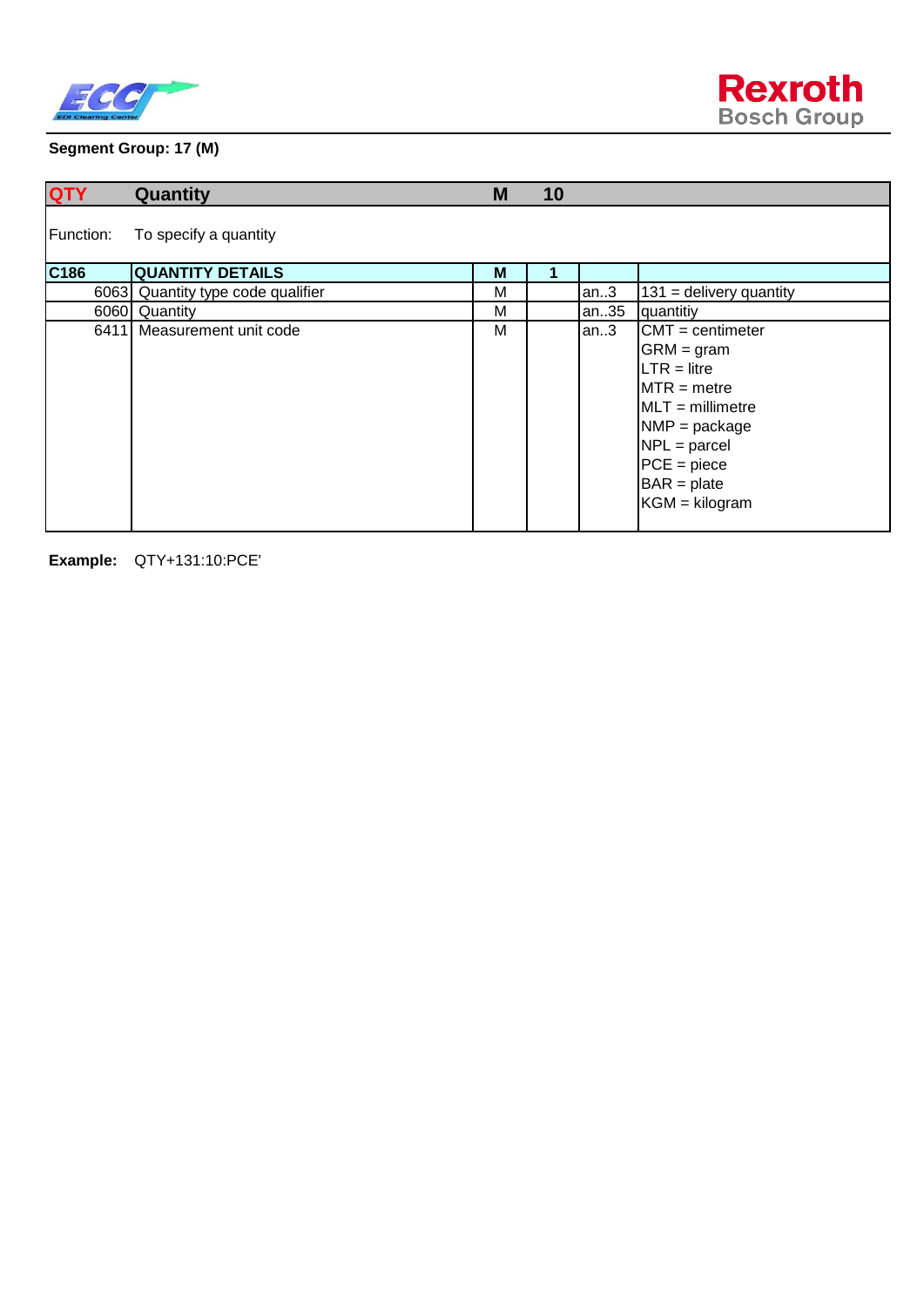



| <b>FTX</b>       | <b>Free text</b>                       | O           | 99           |      |                                                  |
|------------------|----------------------------------------|-------------|--------------|------|--------------------------------------------------|
| Function:        | Free text                              |             |              |      |                                                  |
| 4451             | TEXT SUBJECT CODE QUALIFIER            | M           | 1            | an3  | $LIN = Line item text$                           |
| 4453             | TEXT FUNCTION, CODED                   | $\circ$     | 1            | an.3 |                                                  |
| C <sub>107</sub> | <b>TEXT REFERENCE</b>                  | $\mathbf O$ | $\mathbf{1}$ |      |                                                  |
|                  | 4441 Free text value code              | М           |              | an17 |                                                  |
|                  | 1131 Code list identification code     | O           |              | an.3 |                                                  |
|                  | 3055 Code list responsible agency code | $\circ$     |              | an.3 |                                                  |
|                  |                                        |             |              |      |                                                  |
| C108             | <b>TEXT LITERAL</b>                    | $\mathbf O$ | 1            |      |                                                  |
|                  | 4440 Free text value                   | M           |              |      | an512 additonal text                             |
|                  | 4440 Free text value                   | O           |              |      | an512 additonal text                             |
|                  | 4440 Free text value                   | $\circ$     |              |      | an512 additonal text                             |
|                  | 4440 Free text value                   | $\circ$     |              |      | an512 additonal text                             |
|                  | 4440 Free text value                   | O           |              |      | an512 additonal text                             |
| 3453             | <b>LANGUAGE NAME CODE</b>              | O           | 1            | an.3 | $DE = German$<br>$EN = English$<br>$FR = French$ |
| 4447             | TEXT FORMATTING, CODED                 | $\Omega$    | 1            | an.3 |                                                  |

**Example:** FTX+LIN++ \*\*\* line item text \*\*\* +DE'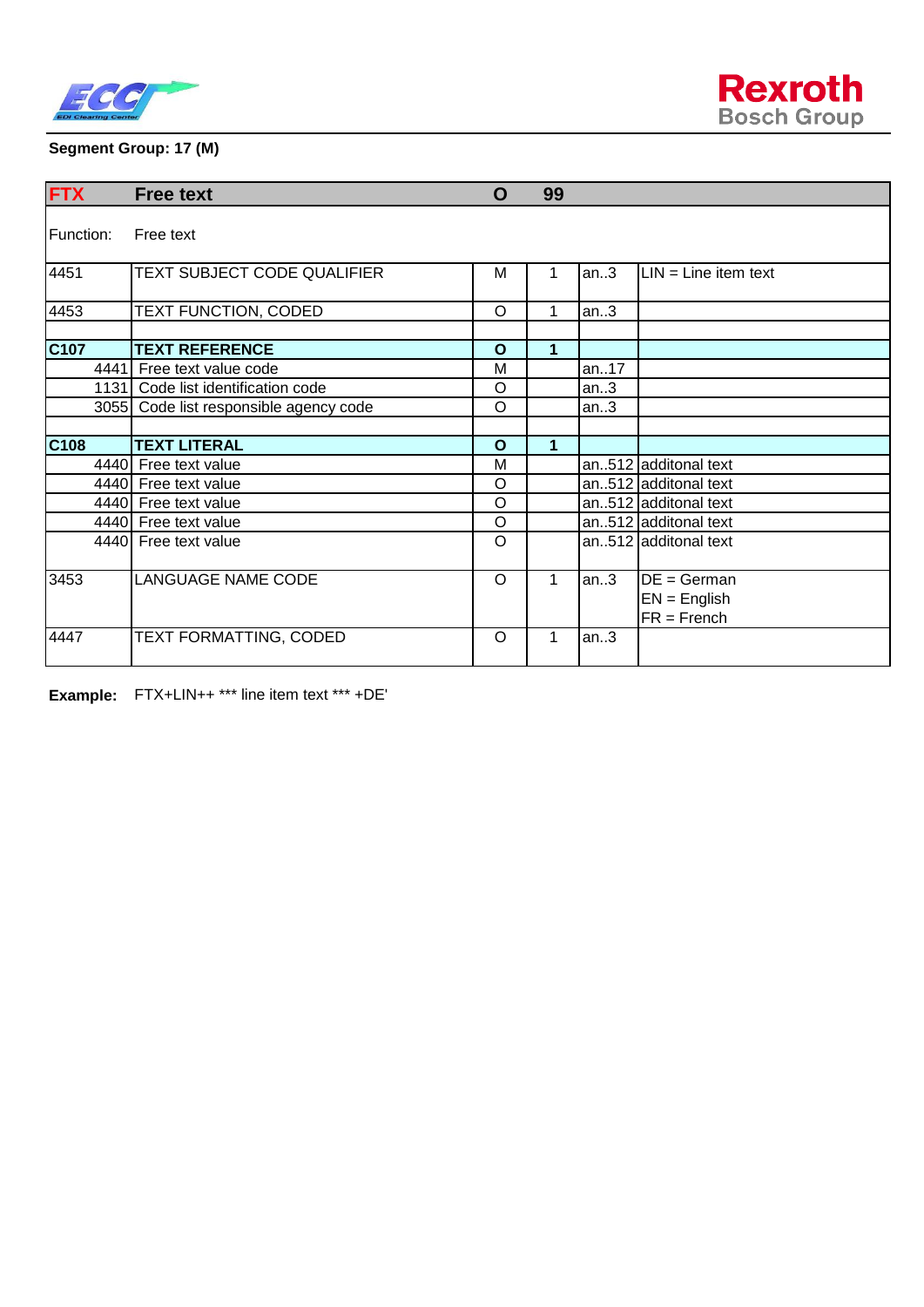



| <b>RFF</b> | <b>Reference</b>                       | M | 9999 |       |                                                                                                                   |
|------------|----------------------------------------|---|------|-------|-------------------------------------------------------------------------------------------------------------------|
| Function:  | To specify a reference.                |   |      |       |                                                                                                                   |
| C506       | <b>REFERENCE</b>                       | M |      |       |                                                                                                                   |
|            | 1153 Reference function code qualifier | M |      | lan3  | $(M)$ ON = Order Number<br>(O) SE = Serial Number<br>( $D$ ) COF = Call off order number<br>(Sequenced JIT Calls) |
|            | 1154 Reference identifier              | М |      | lan35 | Doc. number                                                                                                       |
|            | 1156 Line number                       | М |      | an.6  | Doc. line number                                                                                                  |
|            | 4000 Reference version identifier      | O |      | an35  |                                                                                                                   |
|            | 1060 Revision number                   | O |      | lan6  |                                                                                                                   |
|            |                                        |   |      |       |                                                                                                                   |

**Example:** RFF+ON:10258:00010'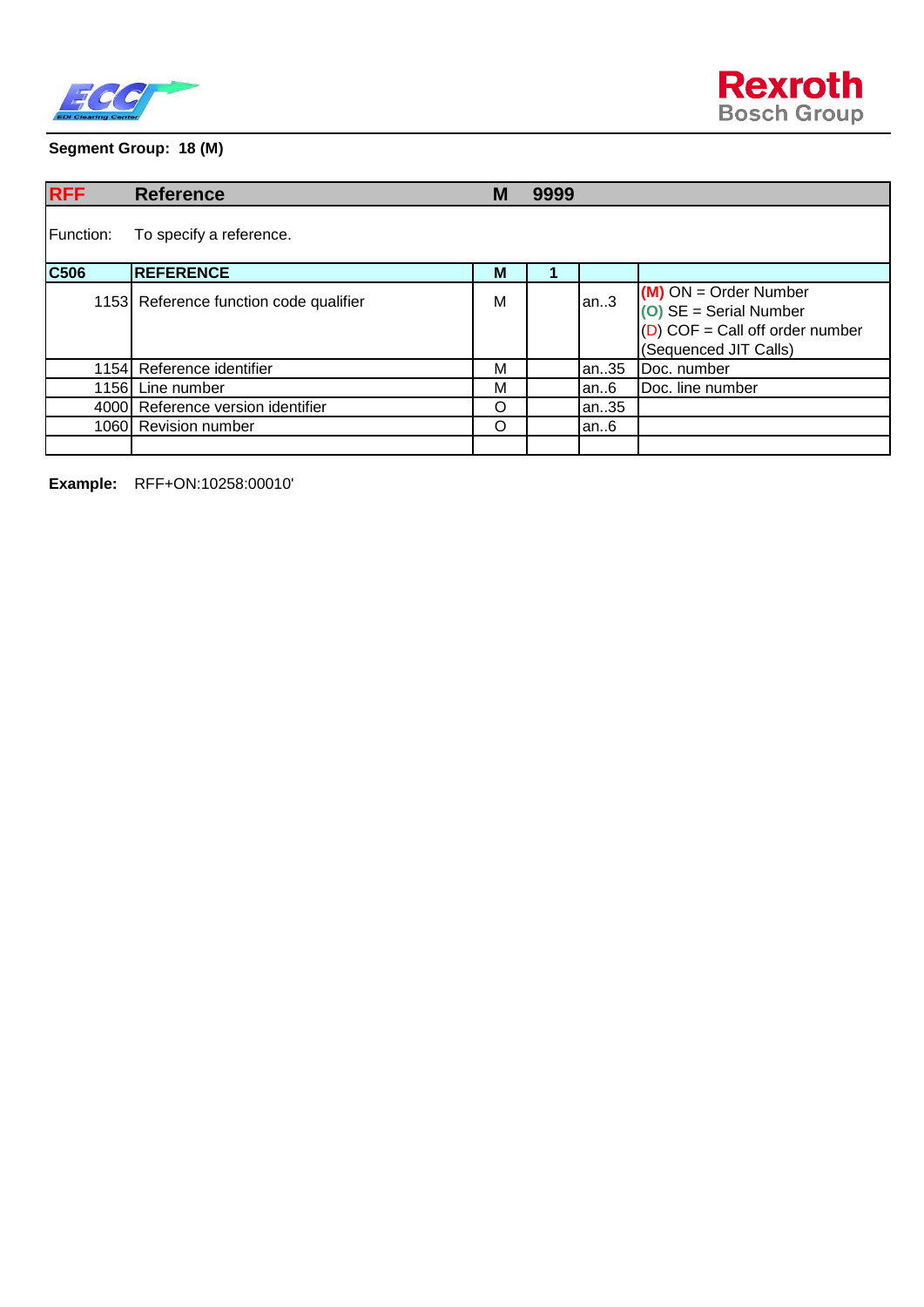



| <b>CNT</b> | <b>Control total</b>                   |   | 10 |          |                            |
|------------|----------------------------------------|---|----|----------|----------------------------|
| Function:  | number of line items                   |   |    |          |                            |
| C270       | <b>CONTROL</b>                         | M |    |          |                            |
|            | 6069 Control total type code qualifier | М |    | lan3     | $2 =$ number of line items |
|            | 6066 Control value                     | М |    | $\ln 18$ | Ivalue                     |
|            | 6411 Measurement unit code             | Ω |    | lan3     |                            |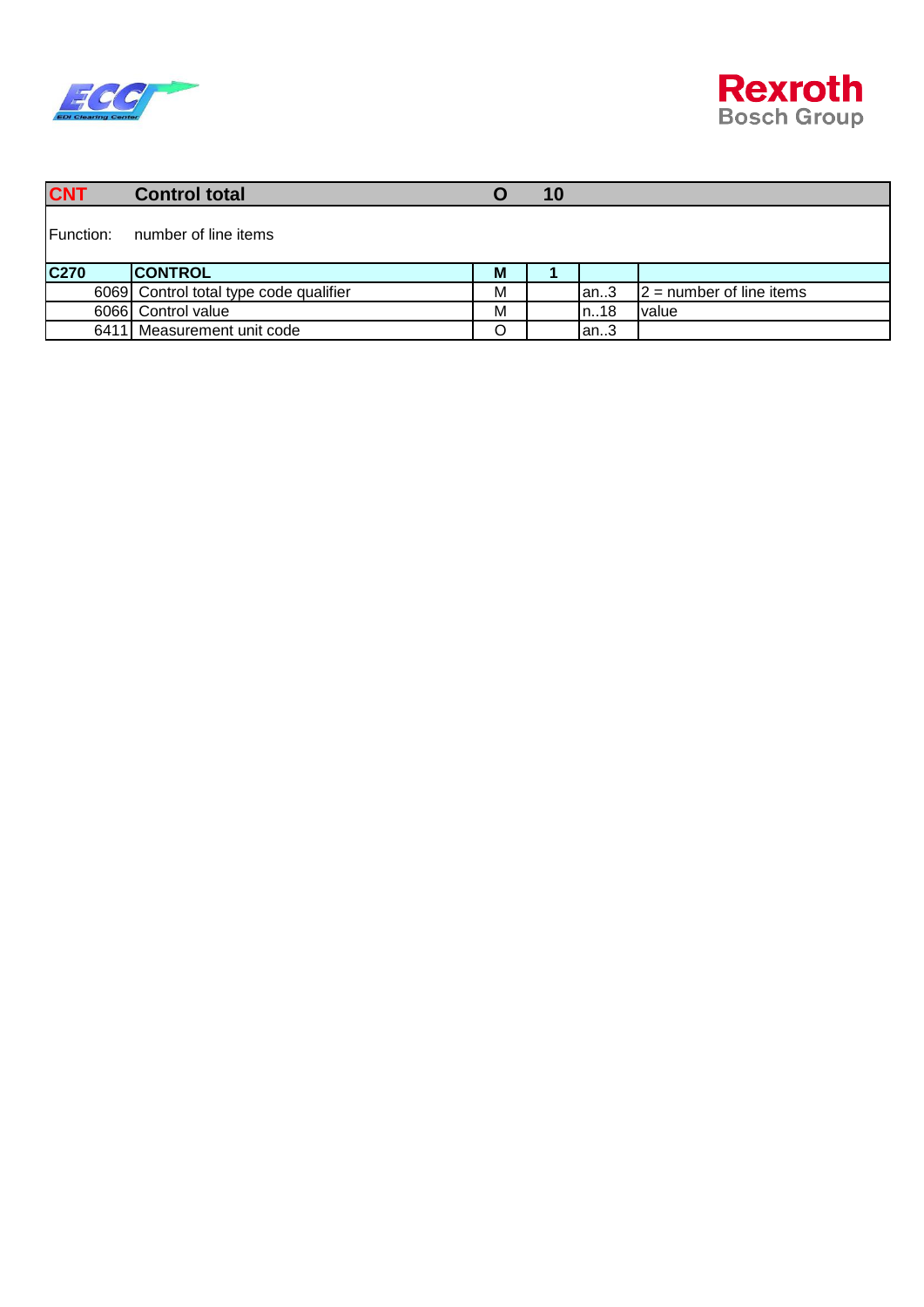



| <b>UNT</b> | <b>Message trailer</b>                         | M |        |                              |
|------------|------------------------------------------------|---|--------|------------------------------|
| Function:  | To end and check the completeness of a message |   |        |                              |
| 0074       | INUMBER OF SEGMENTS IN THE MESSAGE             | м | In6    | number of segments           |
| 0062       | <b>IMESSAGE REFERECNCE NUMBER</b>              | М | lan.14 | message reference (like UNH) |

**Example:** UNT+76+00002406000001'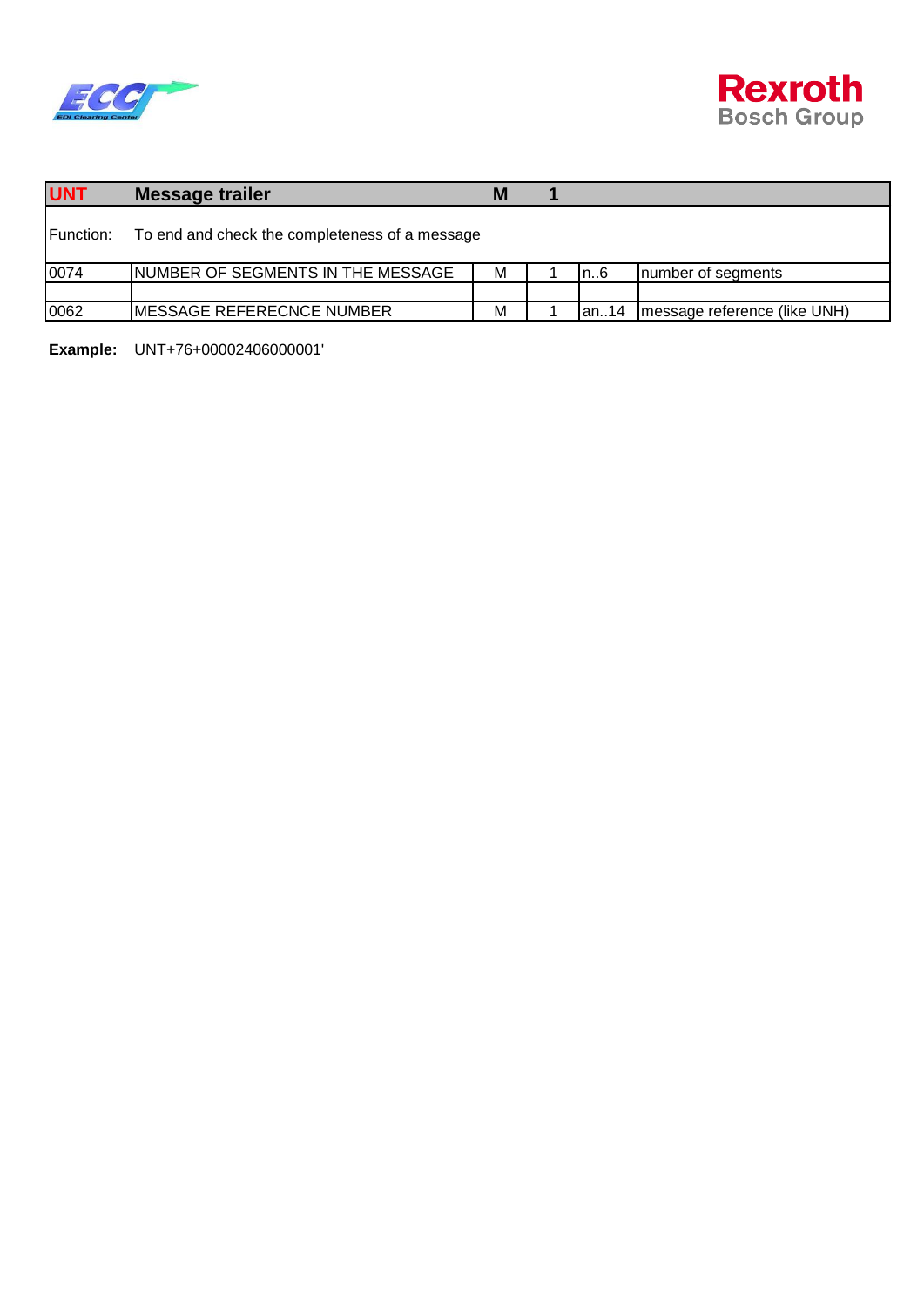



| <b>UNZ</b> | Interchange trailer                                 | M |    |                                |
|------------|-----------------------------------------------------|---|----|--------------------------------|
| Function:  | To end and check the completeness of an interchange |   |    |                                |
| 0036       | INTERCHANGE CONTROL COUNT                           | м | n6 | The count of the number of     |
|            |                                                     |   |    | messages                       |
|            |                                                     |   |    |                                |
| 0020       | INTERCHANGE CONTROL REFERENCE                       | M |    | an14 lidentical to 0020 in UNB |

**Example:** UNZ+2+1024'